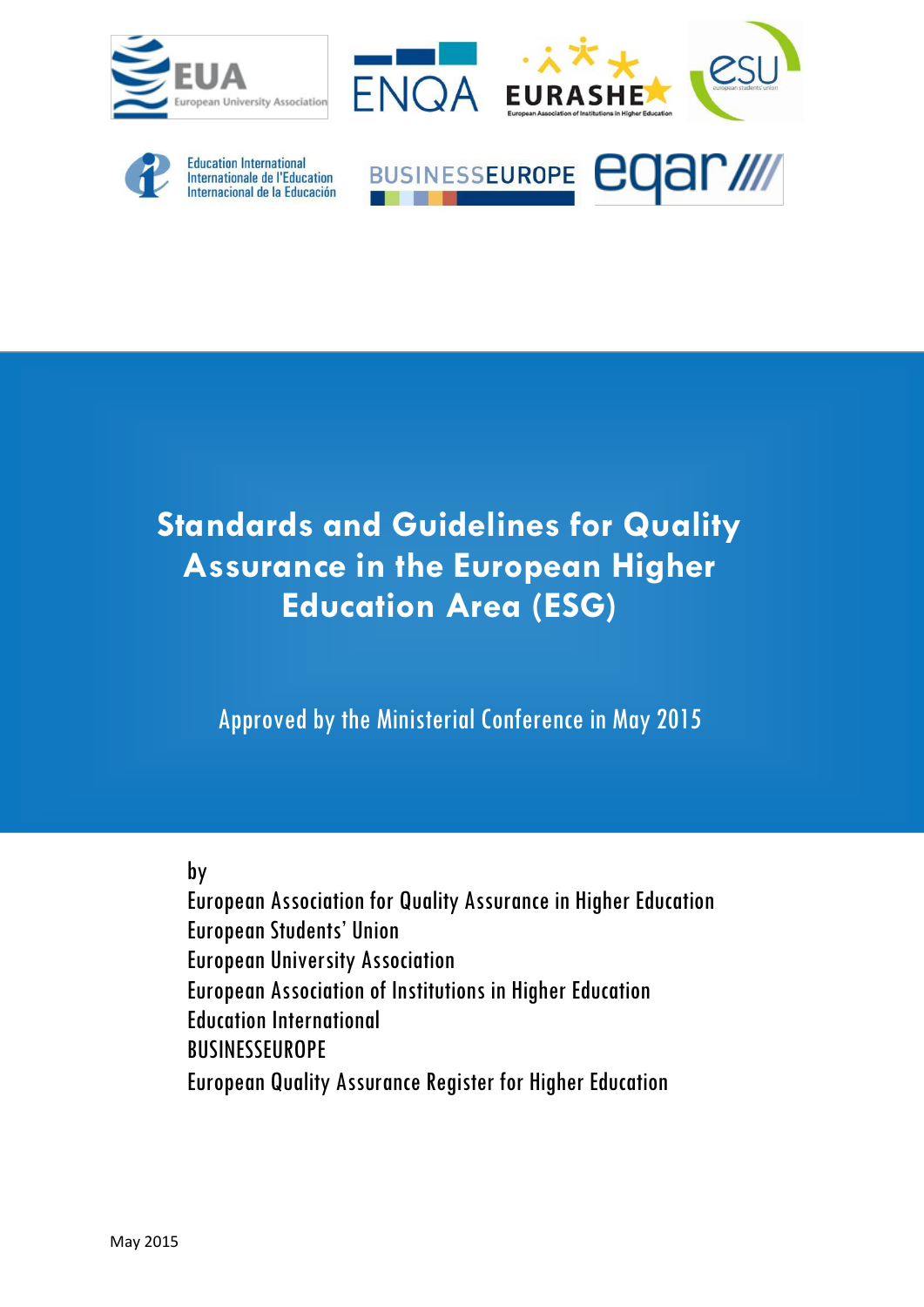# **Standards and guidelines for quality assurance in the European Higher Education Area (ESG)**

## **Approved by the Ministerial Conference in Yerevan, 14-15 May 2015**

## **Contents**

| $\mathbf{I}$ .                                                        |  |
|-----------------------------------------------------------------------|--|
|                                                                       |  |
|                                                                       |  |
|                                                                       |  |
| II. European standards and guidelines for quality assurance in higher |  |
| Part 1: Standards and guidelines for internal quality assurance 8     |  |
| Part 2: Standards and guidelines for external quality assurance 14    |  |
| Part 3: Standards and guidelines for quality assurance agencies  18   |  |
|                                                                       |  |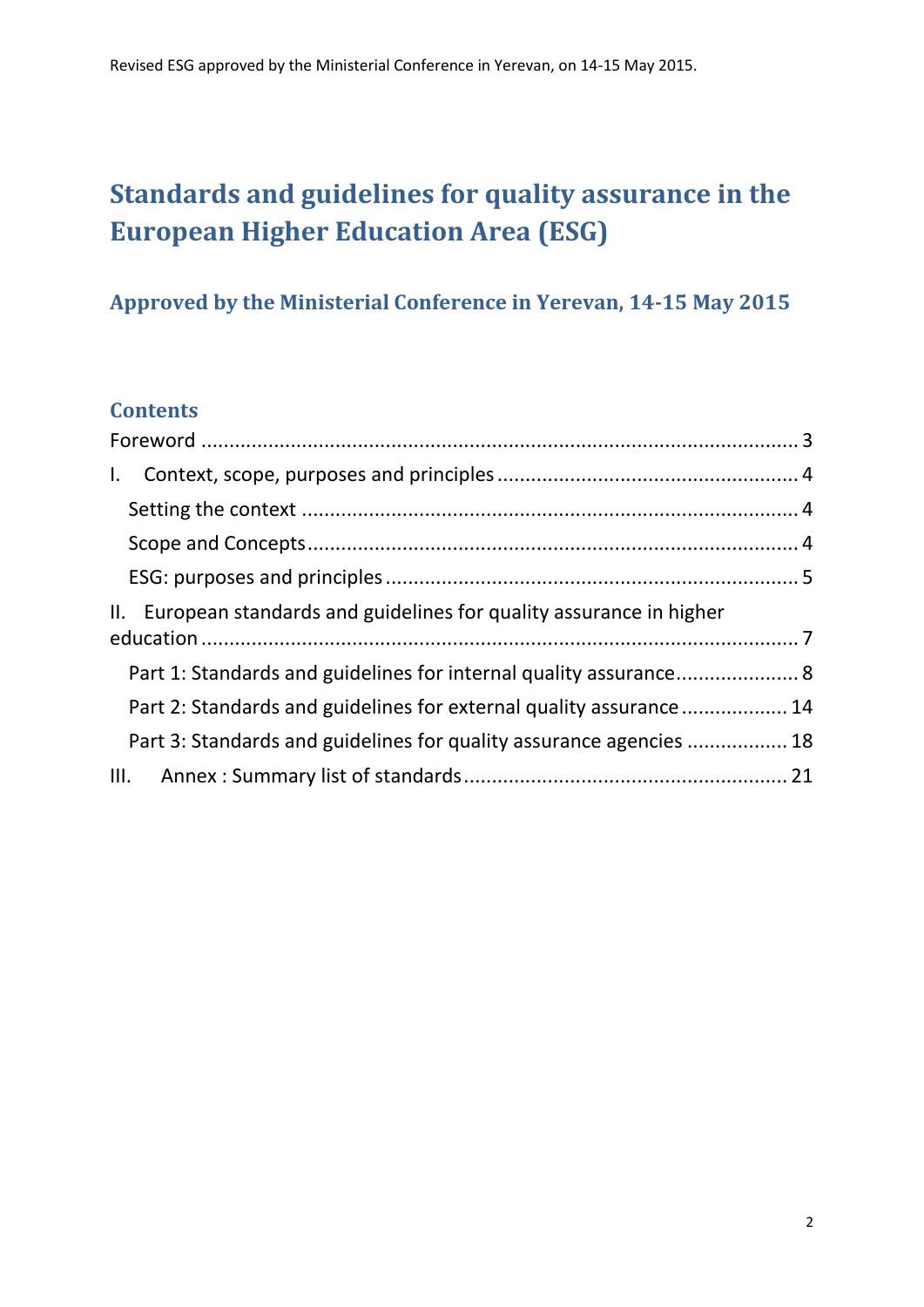## <span id="page-2-0"></span>**Foreword**

**.** 1

The *Standards and guidelines for quality assurance in the European Higher Education Area* (ESG) were adopted by the Ministers responsible for higher education in 2005 following a proposal prepared by the European Association for Quality Assurance in Higher Education (ENQA) in cooperation with the European Students' Union (ESU)<sup>1</sup>, the European Association of Institutions in Higher Education (EURASHE) and the European University Association (EUA).

Since 2005, considerable progress has been made in quality assurance as well as in other Bologna action lines such as qualification frameworks, recognition and the promotion of the use of learning outcomes, all these contributing to a paradigm shift towards student-centred learning and teaching.

Given this changing context, in 2012 the Ministerial Communiqué invited the E4 Group (ENQA, ESU, EUA, EURASHE) in cooperation with Education International (EI), BUSINESSEUROPE and the European Quality Assurance Register for Higher Education (EQAR) to prepare an initial proposal for a revised ESG "to improve their clarity, applicability and usefulness, including their scope'.

The revision included several consultation rounds involving both the key stakeholder organisations and ministries. The many comments, proposals and recommendations received have been carefully analysed and taken very seriously by the Steering Group (SG). They are reflected in the resulting version of the ESG. Moreover this edition also reflects a consensus among all the organisations involved on how to take forward quality assurance in the European Higher Education Area and, as such, provides a firm basis for successful implementation.

European Association for Quality Assurance in Higher Education (ENQA) European Students' Union (ESU) European University Association (EUA) European Association of Institutions in Higher Education (EURASHE) In cooperation with: Education International (EI) BUSINESSEUROPE European Quality Assurance Register for Higher Education (EQAR)

ESU was formerly known as ESIB – The National Unions of Students in Europe.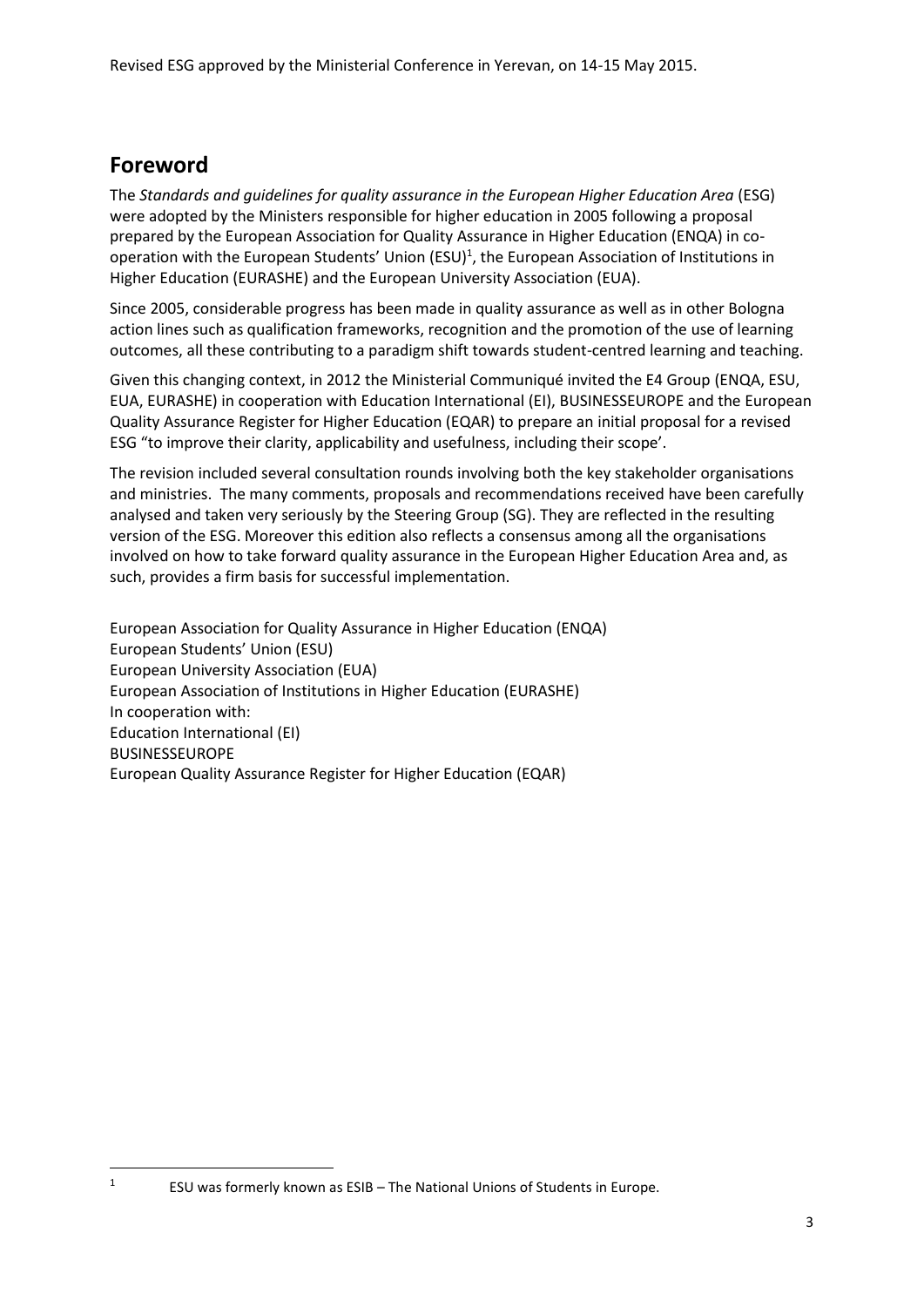## <span id="page-3-0"></span>**I. Context, scope, purposes and principles**

### <span id="page-3-1"></span>*Setting the context*

Higher education, research and innovation play a crucial role in supporting social cohesion, economic growth and global competitiveness. Given the desire for European societies to become increasingly knowledge-based, higher education is an essential component of socio-economic and cultural development. At the same time, an increasing demand for skills and competences requires higher education to respond in new ways.

Broader access to higher education is an opportunity for higher education institutions to make use of increasingly diverse individual experiences. Responding to diversity and growing expectations for higher education requires a fundamental shift in its provision; it requires a more student-centred approach to learning and teaching, embracing flexible learning paths and recognising competences gained outside formal curricula. Higher education institutions themselves also become more diverse in their missions, mode of educational provision and cooperation, including growth of internationalisation, digital learning and new forms of delivery.<sup>2</sup> The role of quality assurance is crucial in supporting higher education systems and institutions in responding to these changes while ensuring the qualifications achieved by students and their experience of higher education remain at the forefront of institutional missions.

A key goal of the Standards and Guidelines for Quality Assurance in the European Higher Education Area (ESG) is to contribute to the common understanding of quality assurance for learning and teaching across borders and among all stakeholders. They have played and will continue to play an important role in the development of national and institutional quality assurance systems across the European Higher Education Area (EHEA) and cross-border cooperation. Engagement with quality assurance processes, particularly the external ones, allows European higher education systems to demonstrate quality and increase transparency, thus helping to build mutual trust and better recognition of their qualifications, programmes and other provision.

The ESG are used by institutions and quality assurance agencies as a reference document for internal and external quality assurance systems in higher education. Moreover, they are used by the European Quality Assurance Register (EQAR), which is responsible for the register of quality assurance agencies that comply with the ESG.

## <span id="page-3-2"></span>*Scope and Concepts*

1

The ESG are a set of standards and guidelines for internal and external quality assurance in higher education. The ESG are not standards for quality, nor do they prescribe how the quality assurance processes are implemented, but they provide guidance, covering the areas which are vital for successful quality provision and learning environments in higher education. The ESG should be considered in a broader context that also includes qualifications frameworks, ECTS and diploma supplement that also contribute to promoting the transparency and mutual trust in higher education in the EHEA.

<sup>&</sup>lt;sup>2</sup> Communication from the European Commission: Opening up Education: Innovative teaching and learning for all through new Technologies and Open Educational Resources, COM(2013) 654 final, [http://ec.europa.eu/education/news/doc/openingcom\\_en.pdf](http://ec.europa.eu/education/news/doc/openingcom_en.pdf)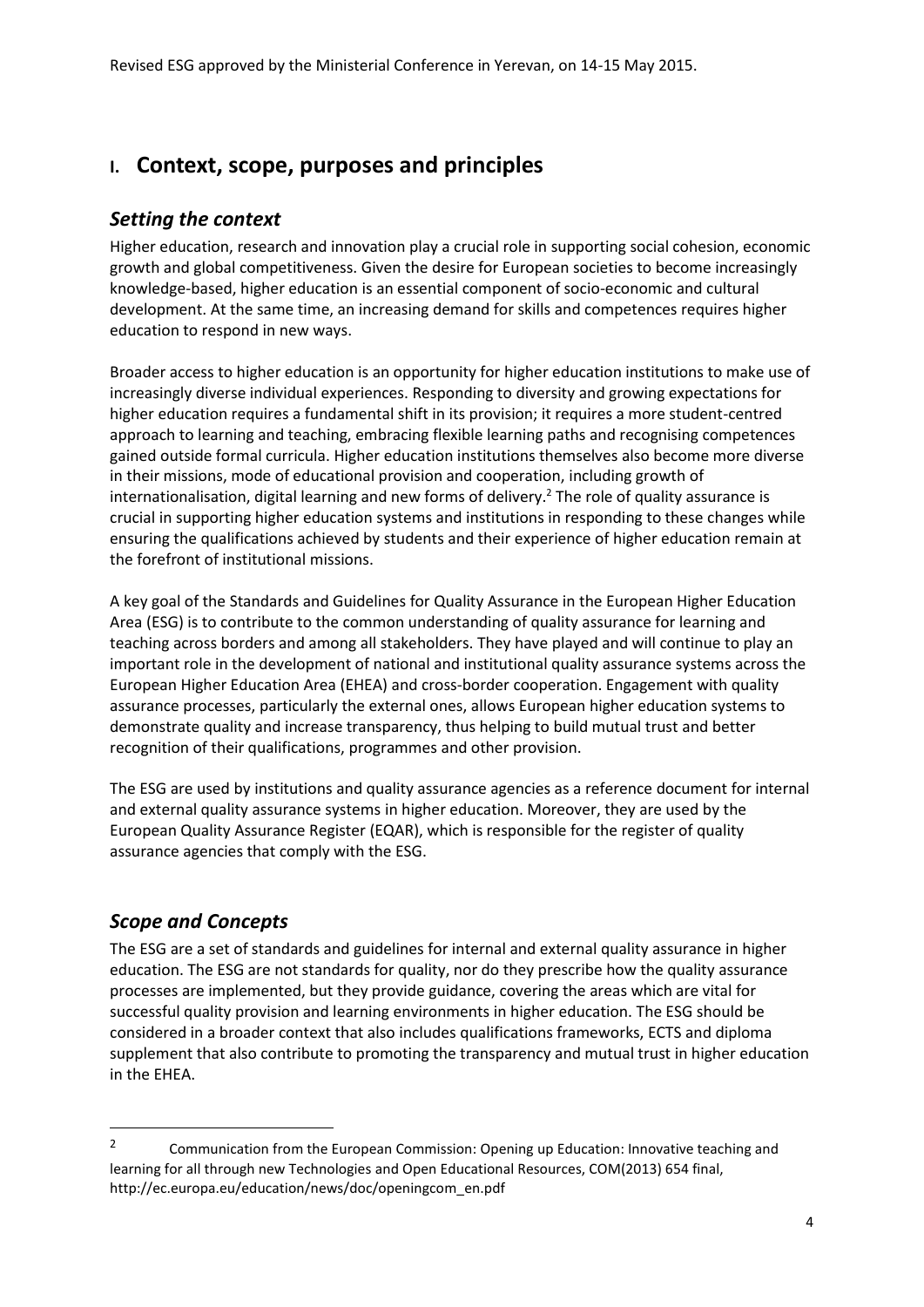**The focus of the ESG is on quality assurance related to learning and teaching in higher education, including the learning environment and relevant links to research and innovation.** In addition institutions have policies and processes to ensure and improve the quality of their other activities, such as research and governance.

**The ESG apply to all higher education offered in the EHEA regardless of the mode of study or place of delivery**. Thus, the ESG are also applicable to all higher education including transnational and cross-border provision. **In this document the term "programme" refers to higher education in its broadest sense,** including that which is not part of a programme leading to a formal degree.

Higher education aims to fulfil multiple purposes; including preparing students for active citizenship, for their future careers (e.g. contributing to their employability), supporting their personal development, creating a broad advanced knowledge base and stimulating research and innovation<sup>3</sup>. Therefore, stakeholders, who may prioritise different purposes, can view quality in higher education differently and quality assurance needs to take into account these different perspectives. *Quality*, whilst not easy to define, is mainly a result of the interaction between teachers, students and the institutional learning environment. Quality assurance should ensure a learning environment in which the content of programmes, learning opportunities and facilities are fit for purpose.

At the heart of all quality assurance activities are the twin purposes of *accountability* and *enhancement*. Taken together, these create trust in the higher education institution's performance. A successfully implemented quality assurance system will provide information to assure the higher education institution and the public of the quality of the higher education institution's activities (accountability) as well as provide advice and recommendations on how it might improve what it is doing (enhancement). Quality assurance and quality enhancement are thus inter-related. They can support the development of a *quality culture* that is embraced by all: from the students and academic staff to the institutional leadership and management.

#### **The term 'quality assurance' is used in this document to describe all activities within the continuous improvement cycle (i.e. assurance and enhancement activities).**

Unless otherwise specified, in the document *stakeholders* are understood to cover all actors within an institution, including students and staff, as well as external stakeholders such as employers and external partners of an institution.

The word *institution* is used in the standards and guidelines to refer to higher education institutions. Depending on the institution's approach to quality assurance it can, however, refer to the institution as whole or to any actors within the institution.

## <span id="page-4-0"></span>*ESG: purposes and principles*

The ESG have the following purposes:

 $\overline{\phantom{a}}$ 

- **They set a common framework** for quality assurance systems for learning and teaching at European, national and institutional level;
- **•** They enable the assurance and improvement of quality of higher education in the European higher education area;

[http://www.coe.int/t/dg4/highereducation/News/pub\\_res\\_EN.pdf](http://www.coe.int/t/dg4/highereducation/news/pub_res_en.pdf)

<sup>&</sup>lt;sup>3</sup> Recommendation Rec (2007)6 by the Council of Europe's Committee of Ministers on the public responsibility for higher education and research,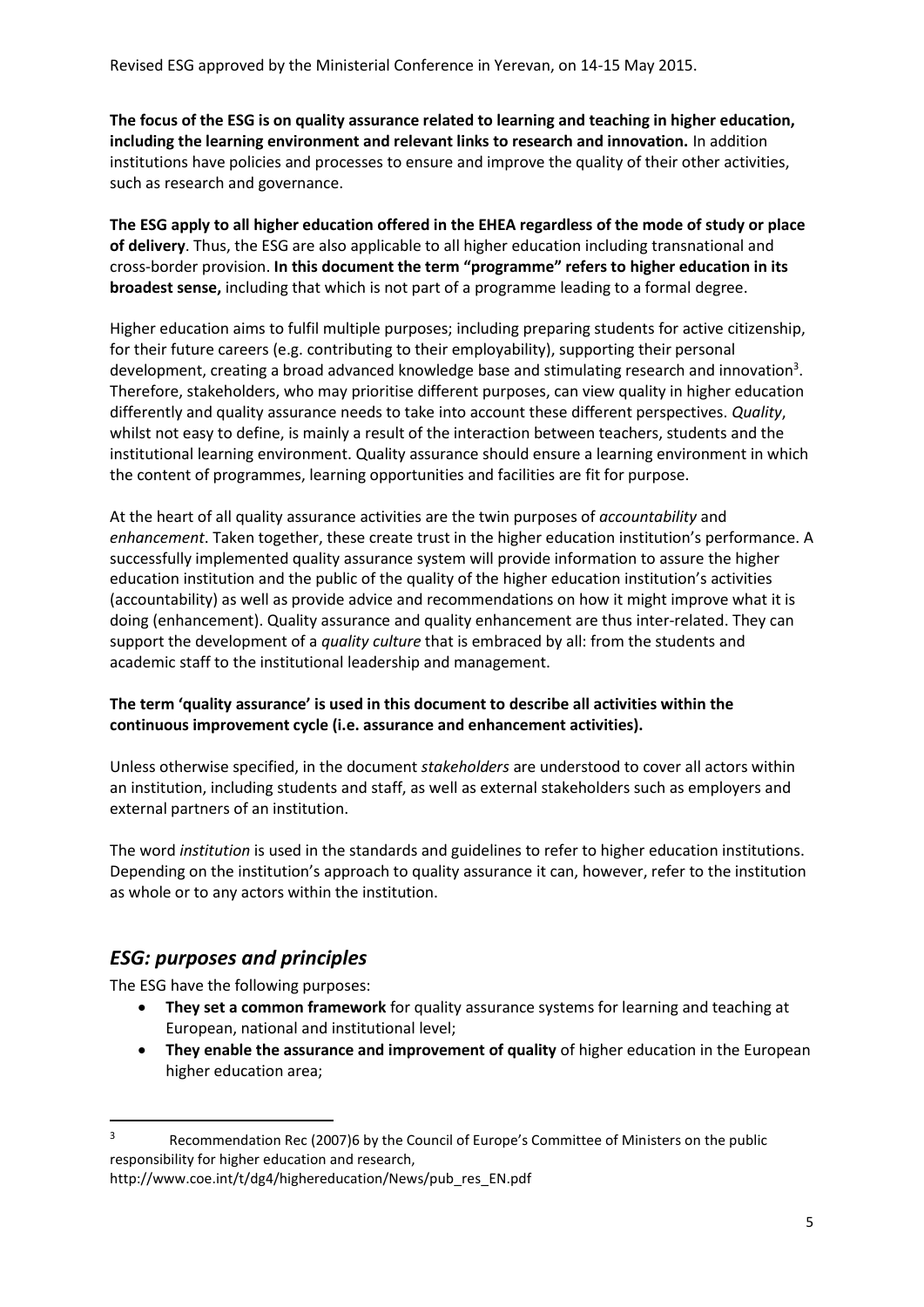- **They support mutual trust**, thus facilitating recognition and mobility within and across national borders;
- **They provide information on quality assurance** in the EHEA.

These purposes provide a framework within which the ESG may be used and implemented in different ways by different institutions, agencies and countries. The EHEA is characterised by its diversity of political systems, higher education systems, socio-cultural and educational traditions, languages, aspirations and expectations. This makes a single monolithic approach to quality and quality assurance in higher education inappropriate. Broad acceptance of all standards is a precondition for creating common understanding of quality assurance in Europe. For these reasons, the ESG need to be at a reasonably generic level in order to ensure that they are applicable to all forms of provision.

The ESG provide the criteria at European level against which quality assurance agencies and their activities are assessed<sup>4</sup>. This ensures that the quality assurance agencies in the EHEA adhere to the same set of principles and the processes and procedures are modelled to fit the purposes and requirements of their contexts.

The ESG are based on the following four principles for quality assurance in the EHEA:

- Higher education institutions have primary responsibility for the quality of their provision and its assurance;
- Quality assurance responds to the diversity of higher education systems, institutions, programmes and students;
- Quality assurance supports the development of a quality culture;
- Quality assurance takes into account the needs and expectations of students, all other stakeholders and society.

**.** 

<sup>4</sup> Agencies that apply for inclusion in the European Quality Assurance Register (EQAR) undergo an external review for which the ESG provide the criteria. Also the European Association for Quality Assurance in Higher Education (ENQA) relies on compliance with the ESG when it comes to granting quality assurance agencies full membership status in the organisation.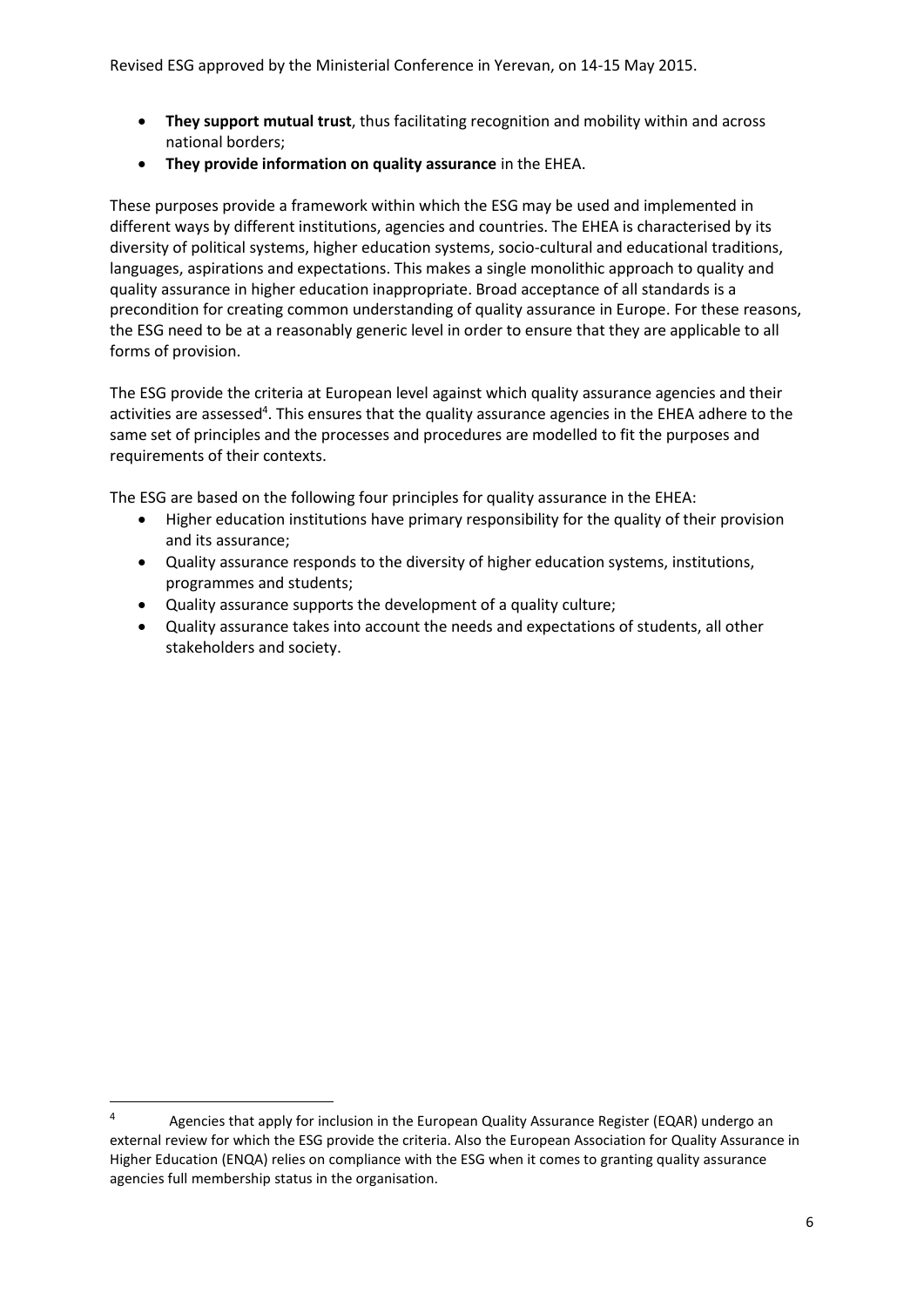## <span id="page-6-0"></span>**II. European standards and guidelines for quality assurance in higher education**

The standards for quality assurance have been divided into three parts:

- Internal quality assurance
- External quality assurance
- Quality assurance agencies

**.** 

It should be kept in mind, however, that the three parts are intrinsically interlinked and together form the basis for a European quality assurance framework. External quality assurance in Part 2 recognises the standards for internal quality assurance in Part 1 thus ensuring that the internal work undertaken by institutions is directly relevant to any external quality assurance that they undergo. In the same way Part 3 refers to Part 2. Thus, these three parts work on a complementary basis in higher education institutions as well as in agencies and also work on the understanding that other stakeholders contribute to the framework. As a consequence, the three parts should be read as a whole.

*The standards* set out agreed and accepted practice for quality assurance in higher education in the EHEA and should, therefore, be taken account of and adhered to by those concerned, in all types of higher education provision.<sup>5</sup> The summary list of standards for quality assurance is placed in the annex for easy reference.

The *guidelines* explain why the standard is important and describe how standards might be implemented. They set out good practice in the relevant area for consideration by the actors involved in quality assurance. Implementation will vary depending on different contexts.

<sup>5</sup> The standards make use of the common English usage of "should" which has the connotation of prescription and compliance.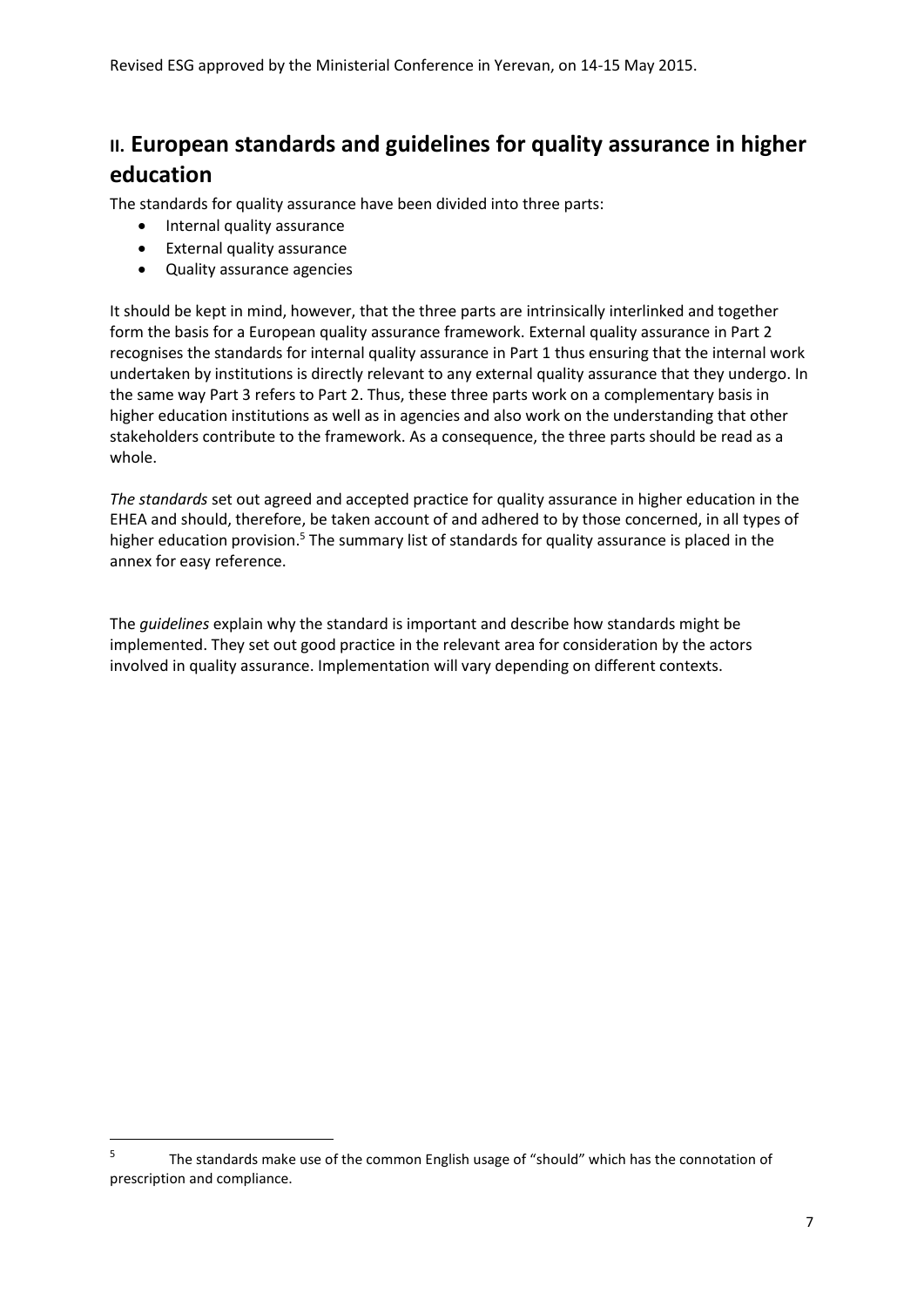### <span id="page-7-0"></span>*Part 1: Standards and guidelines for internal quality assurance*

#### **1.1 Policy for quality assurance**

#### **Standard:**

**Institutions should have a policy for quality assurance that is made public and forms part of their strategic management. Internal stakeholders should develop and implement this policy through appropriate structures and processes, while involving external stakeholders.**

#### **Guidelines:**

Policies and processes are the main pillars of a coherent institutional quality assurance system that forms a cycle for continuous improvement and contributes to the accountability of the institution. It supports the development of quality culture in which all internal stakeholders assume responsibility for quality and engage in quality assurance at all levels of the institution. In order to facilitate this, the policy has a formal status and is publicly available.

Quality assurance policies are most effective when they reflect the relationship between research and learning & teaching and take account of both the national context in which the institution operates, the institutional context and its strategic approach. Such a policy supports

- the organisation of the quality assurance system;
- departments, schools, faculties and other organisational units as well as those of institutional leadership, individual staff members and students to take on their responsibilities in quality assurance;
- academic integrity and freedom and is vigilant against academic fraud;
- guarding against intolerance of any kind or discrimination against the students or staff;
- the involvement of external stakeholders in quality assurance.

The policy translates into practice through a variety of internal quality assurance processes that allow participation across the institution. How the policy is implemented, monitored and revised is the institution's decision.

The quality assurance policy also covers any elements of an institution's activities that are subcontracted to or carried out by other parties.

#### **1.2 Design and approval of programmes**

#### **Standard:**

**Institutions should have processes for the design and approval of their programmes. The programmes should be designed so that they meet the objectives set for them, including the intended learning outcomes. The qualification resulting from a programme should be clearly specified and communicated, and refer to the correct level of the national qualifications framework for higher education and, consequently, to the Framework for Qualifications of the European Higher Education Area.**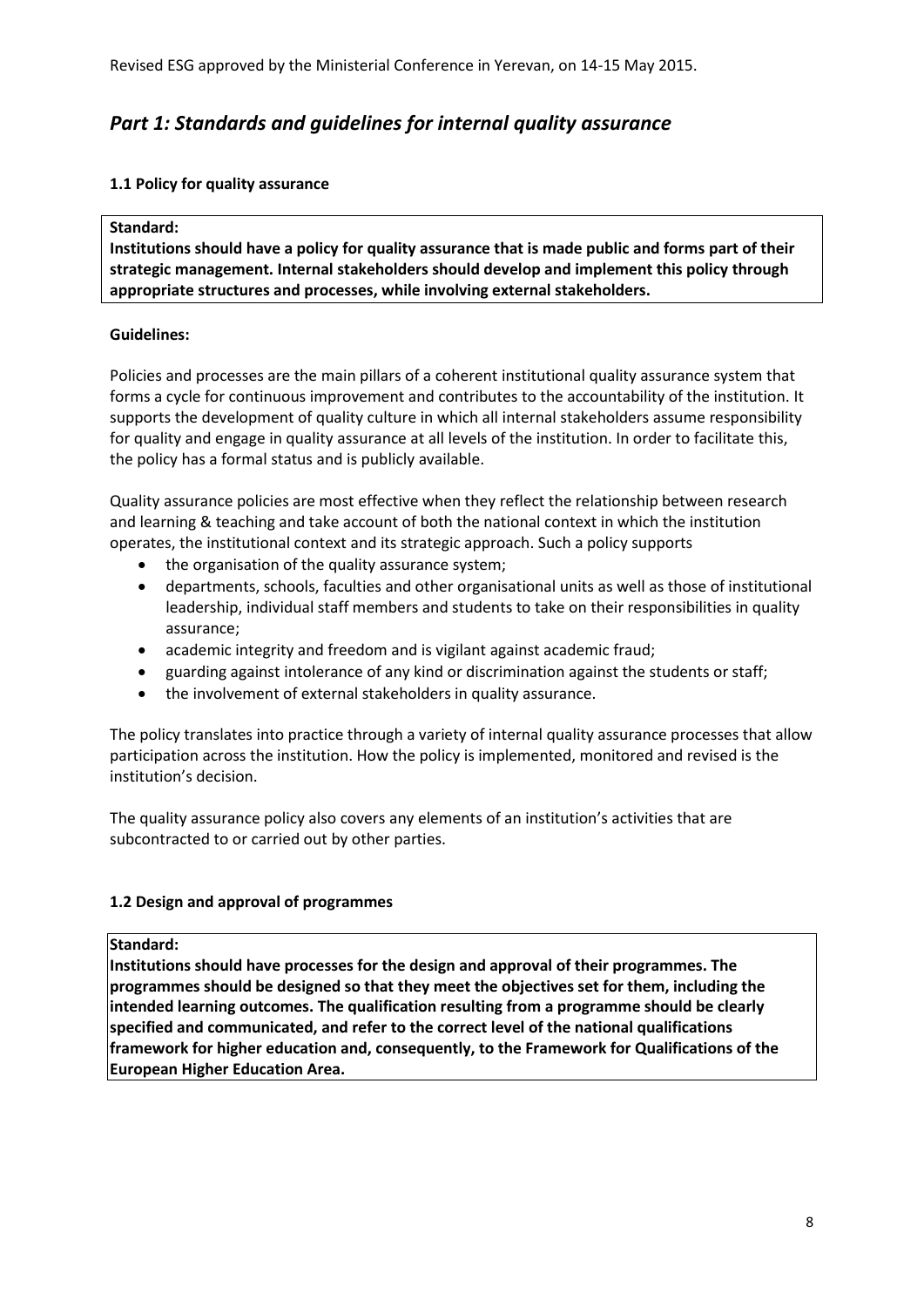#### **Guidelines:**

Study programmes are at the core of the higher education institutions' teaching mission. They provide students with both academic knowledge and skills including those that are transferable, which may influence their personal development and may be applied in their future careers.

Programmes

- are designed with overall programme objectives that are in line with the institutional strategy and have explicit intended learning outcomes;
- are designed by involving students and other stakeholders in the work;
- benefit from external expertise and reference points;
- reflect the four purposes of higher education of the Council of Europe (cf. Scope and Concepts);
- are designed so that they enable smooth student progression;
- define the expected student workload, e.g. in ECTS;
- include well-structured placement opportunities where appropriate:<sup>6</sup>
- are subject to a formal institutional approval process.

#### **1.3 Student-centred learning, teaching and assessment**

#### **Standard:**

**Institutions should ensure that the programmes are delivered in a way that encourages students to take an active role in creating the learning process, and that the assessment of students reflects this approach.**

#### **Guidelines:**

**.** 

Student-centred learning and teaching plays an important role in stimulating students' motivation, self-reflection and engagement in the learning process. This means careful consideration of the design and delivery of study programmes and the assessment of outcomes.

The implementation of student-centred learning and teaching

- respects and attends to the diversity of students and their needs, enabling flexible learning paths;
- considers and uses different modes of delivery, where appropriate;
- flexibly uses a variety of pedagogical methods;
- regularly evaluates and adjusts the modes of delivery and pedagogical methods;
- encourages a sense of autonomy in the learner, while ensuring adequate guidance and support from the teacher;
- promotes mutual respect within the learner-teacher relationship;
- has appropriate procedures for dealing with students' complaints.

Considering the importance of assessment for the students' progression and their future careers, quality assurance processes for assessment take into account the following:

 $6$  Placements include traineeships, internships and other periods of the programme that are not spent in the institution but that allow the student to gain experience in an area related to their studies.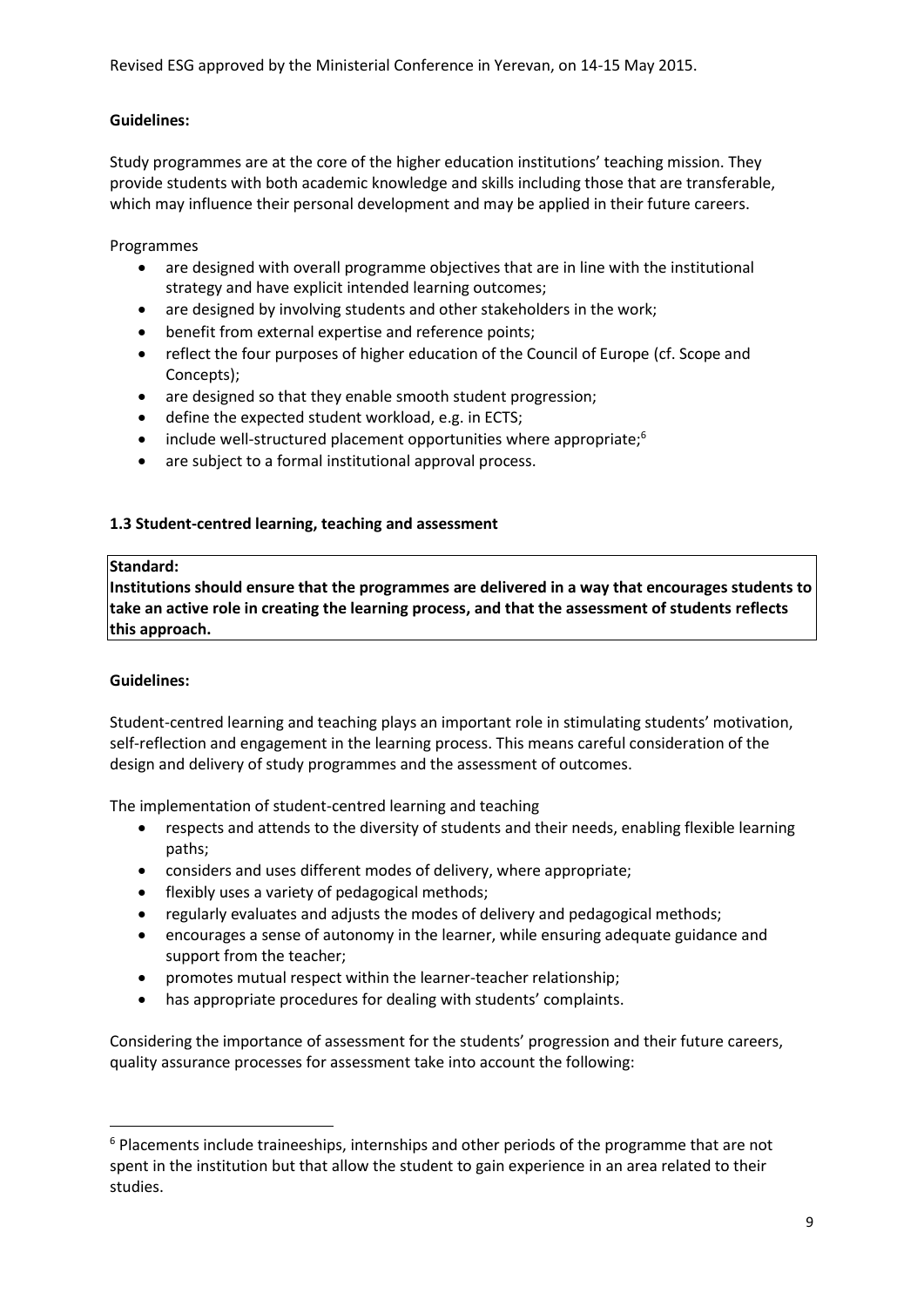- Assessors are familiar with existing testing and examination methods and receive support in developing their own skills in this field;
- The criteria for and method of assessment as well as criteria for marking are published in advance;
- The assessment allows students to demonstrate the extent to which the intended learning outcomes have been achieved. Students are given feedback, which, if necessary, is linked to advice on the learning process;
- Where possible, assessment is carried out by more than one examiner;
- The regulations for assessment take into account mitigating circumstances;
- Assessment is consistent, fairly applied to all students and carried out in accordance with the stated procedures;
- A formal procedure for student appeals is in place.

#### **1.4 Student admission, progression, recognition and certification**

#### **Standard:**

**Institutions should consistently apply pre-defined and published regulations covering all phases of the student "life cycle", e.g. student admission, progression, recognition and certification.** 

#### **Guidelines:**

Providing conditions and support that are necessary for students to make progress in their academic career is in the best interest of the individual students, programmes, institutions and systems. It is vital to have fit-for-purpose admission, recognition and completion procedures, particularly when students are mobile within and across higher education systems.

It is important that access policies, admission processes and criteria are implemented consistently and in a transparent manner. Induction to the institution and the programme is provided.

Institutions need to put in place both processes and tools to collect, monitor and act on information on student progression.

Fair recognition of higher education qualifications, periods of study and prior learning, including the recognition of non-formal and informal learning, are essential components for ensuring the students' progress in their studies, while promoting mobility. Appropriate recognition procedures rely on

- institutional practice for recognition being in line with the principles of the Lisbon Recognition Convention;
- cooperation with other institutions, quality assurance agencies and the national ENIC/NARIC centre with a view to ensuring coherent recognition across the country.

Graduation represents the culmination of the students' period of study. Students need to receive documentation explaining the qualification gained, including achieved learning outcomes and the context, level, content and status of the studies that were pursued and successfully completed.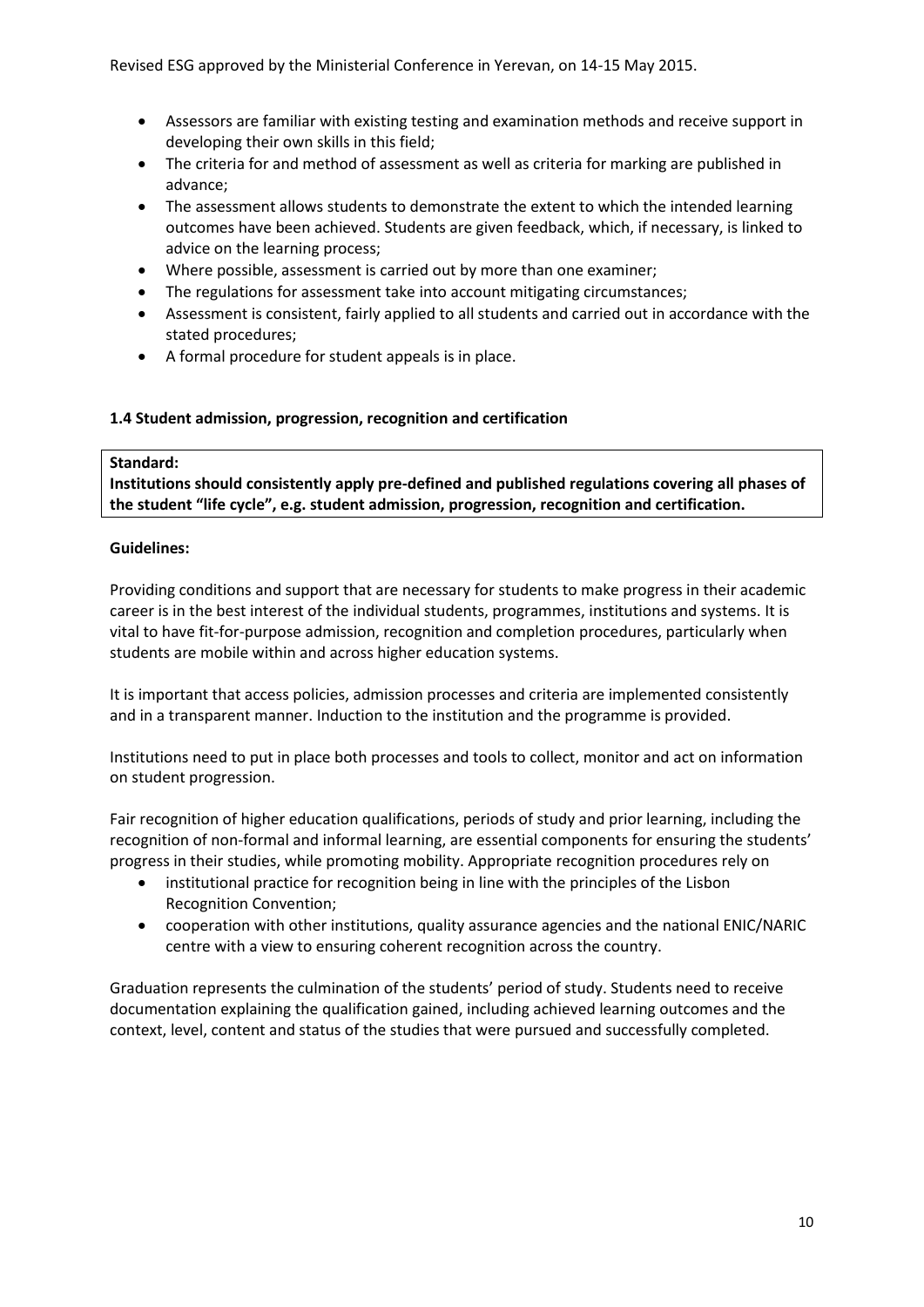#### **1.5 Teaching staff**

#### **Standard:**

**Institutions should assure themselves of the competence of their teachers. They should apply fair and transparent processes for the recruitment and development of the staff.**

#### **Guidelines:**

The teacher's role is essential in creating a high quality student experience and enabling the acquisition of knowledge, competences and skills. The diversifying student population and stronger focus on learning outcomes require student-centred learning and teaching and the role of the teacher is, therefore, also changing (cf. Standard 1.3).

Higher education institutions have primary responsibility for the quality of their staff and for providing them with a supportive environment that allows them to carry out their work effectively. Such an environment

- sets up and follows clear, transparent and fair processes for staff recruitment and conditions of employment that recognise the importance of teaching;
- offers opportunities for and promotes the professional development of teaching staff;
- encourages scholarly activity to strengthen the link between education and research;
- encourages innovation in teaching methods and the use of new technologies.

#### **1.6 Learning resources and student support**

#### **Standard:**

**Institutions should have appropriate funding for learning and teaching activities and ensure that adequate and readily accessible learning resources and student support are provided.** 

#### **Guidelines:**

For a good higher education experience, institutions provide a range of resources to assist student learning. These vary from physical resources such as libraries, study facilities and IT infrastructure to human support in the form of tutors, counsellors and other advisers. The role of support services is of particular importance in facilitating the mobility of students within and across higher education systems.

The needs of a diverse student population (such as mature, part-time, employed and international students as well as students with disabilities), and the shift towards student-centred learning and flexible modes of learning and teaching, are taken into account when allocating, planning and providing the learning resources and student support.

Support activities and facilities may be organised in a variety of ways depending on the institutional context. However, the internal quality assurance ensures that all resources are fit for purpose, accessible, and that students are informed about the services available to them.

In delivering support services the role of support and administrative staff is crucial and therefore they need to be qualified and have opportunities to develop their competences.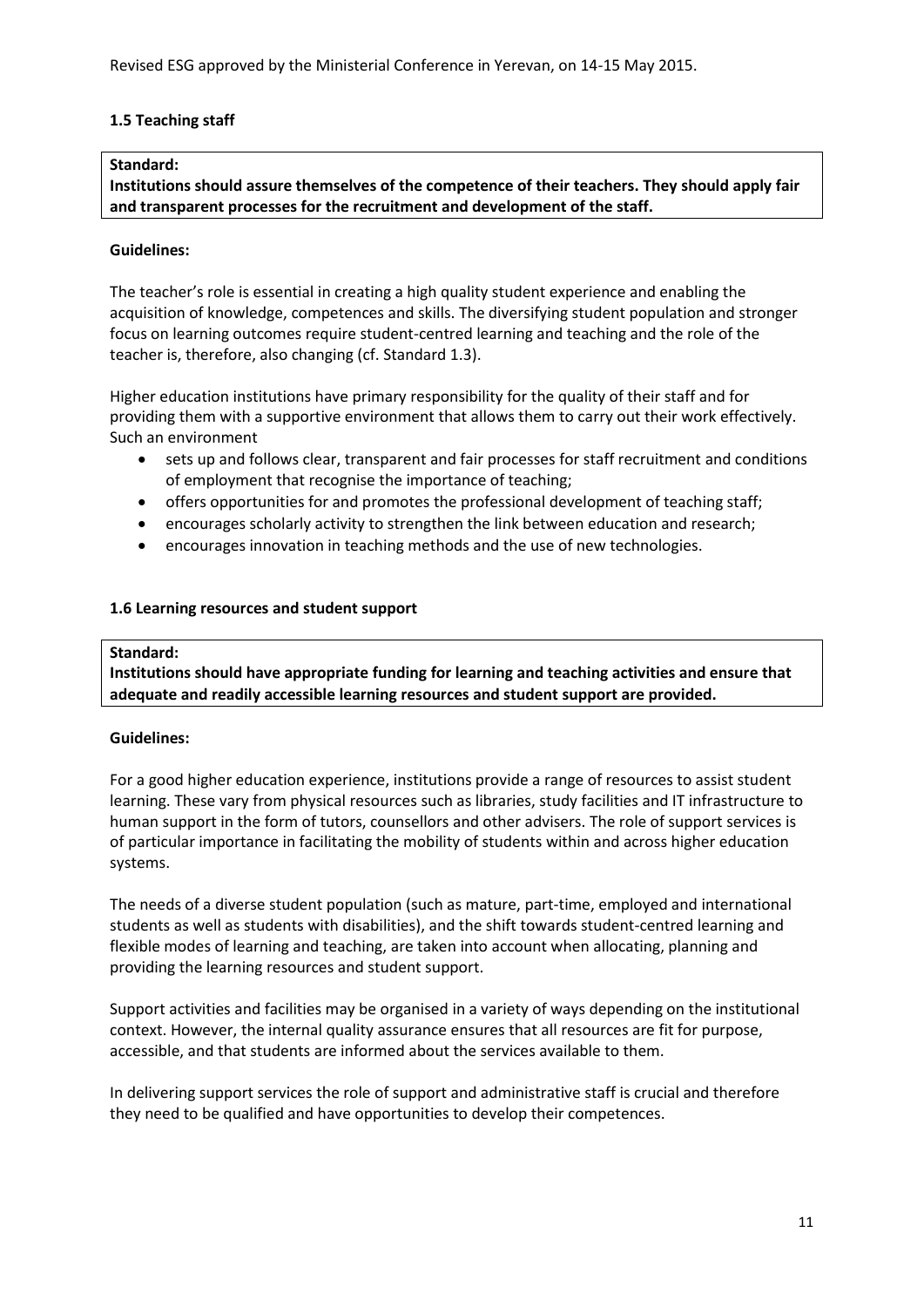#### **1.7 Information management**

#### **Standard:**

**Institutions should ensure that they collect, analyse and use relevant information for the effective management of their programmes and other activities.**

#### **Guidelines:**

Reliable data is crucial for informed decision-making and for knowing what is working well and what needs attention. Effective processes to collect and analyse information about study programmes and other activities feed into the internal quality assurance system.

The information gathered depends, to some extent, on the type and mission of the institution. The following are of interest:

- Key performance indicators;
- Profile of the student population;
- Student progression, success and drop-out rates;
- Students' satisfaction with their programmes;
- Learning resources and student support available;
- Career paths of graduates.

Various methods of collecting information may be used. It is important that students and staff are involved in providing and analysing information and planning follow-up activities.

#### **1.8 Public information**

#### **Standard:**

**Institutions should publish information about their activities, including programmes, which is clear, accurate, objective, up-to date and readily accessible.** 

#### **Guidelines:**

Information on institutions' activities is useful for prospective and current students as well as for graduates, other stakeholders and the public.

Therefore, institutions provide information about their activities, including the programmes they offer and the selection criteria for them, the intended learning outcomes of these programmes, the qualifications they award, the teaching, learning and assessment procedures used the pass rates and the learning opportunities available to their students as well as graduate employment information.

#### **1.9 On-going monitoring and periodic review of programmes**

#### **Standard:**

**Institutions should monitor and periodically review their programmes to ensure that they achieve the objectives set for them and respond to the needs of students and society. These reviews should lead to continuous improvement of the programme. Any action planned or taken as a result should be communicated to all those concerned.**

**Guidelines:**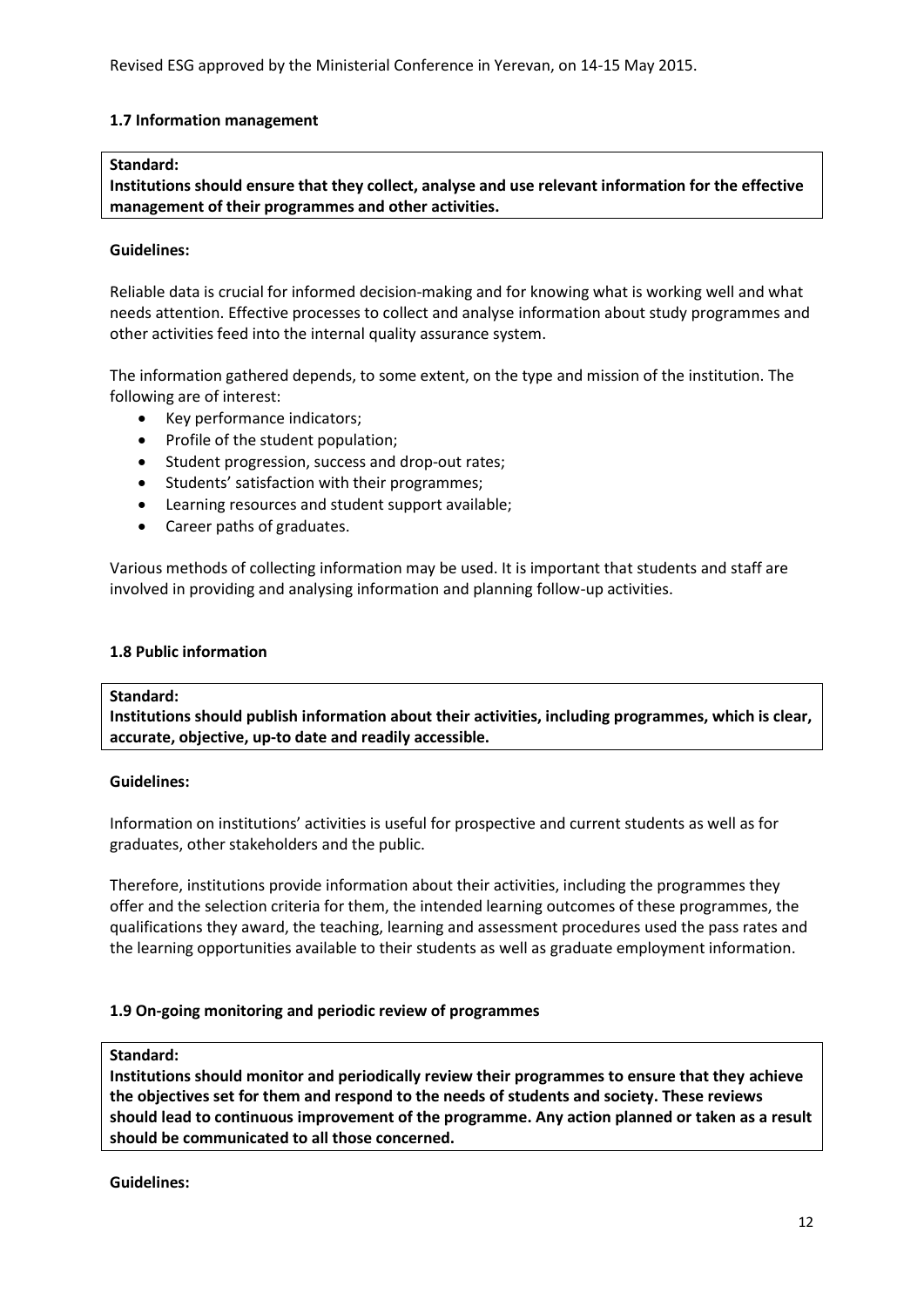Regular monitoring, review and revision of study programmes aim to ensure that the provision remains appropriate and to create a supportive and effective learning environment for students.

They include the evaluation of:

- The content of the programme in the light of the latest research in the given discipline thus ensuring that the programme is up to date;
- The changing needs of society;
- The students' workload, progression and completion;
- The effectiveness of procedures for assessment of students;
- The student expectations, needs and satisfaction in relation to the programme;
- The learning environment and support services and their fitness for purpose for the programme.

Programmes are reviewed and revised regularly involving students and other stakeholders. The information collected is analysed and the programme is adapted to ensure that it is up-to-date. Revised programme specifications are published.

#### **1.10 Cyclical external quality assurance**

#### **Standard:**

**Institutions should undergo external quality assurance in line with the ESG on a cyclical basis.**

#### **Guidelines:**

External quality assurance in its various forms can verify the effectiveness of institutions' internal quality assurance, act as a catalyst for improvement and offer the institution new perspectives. It will also provide information to assure the institution and the public of the quality of the institution's activities.

Institutions participate in cyclical external quality assurance that takes account, where relevant, of the requirements of the legislative framework in which they operate. Therefore, depending on the framework, this external quality assurance may take different forms and focus at different organisational levels (such as programme, faculty or institution).

Quality assurance is a continuous process that does not end with the external feedback or report or its follow-up process within the institution. Therefore, institutions ensure that the progress made since the last external quality assurance activity is taken into consideration when preparing for the next one.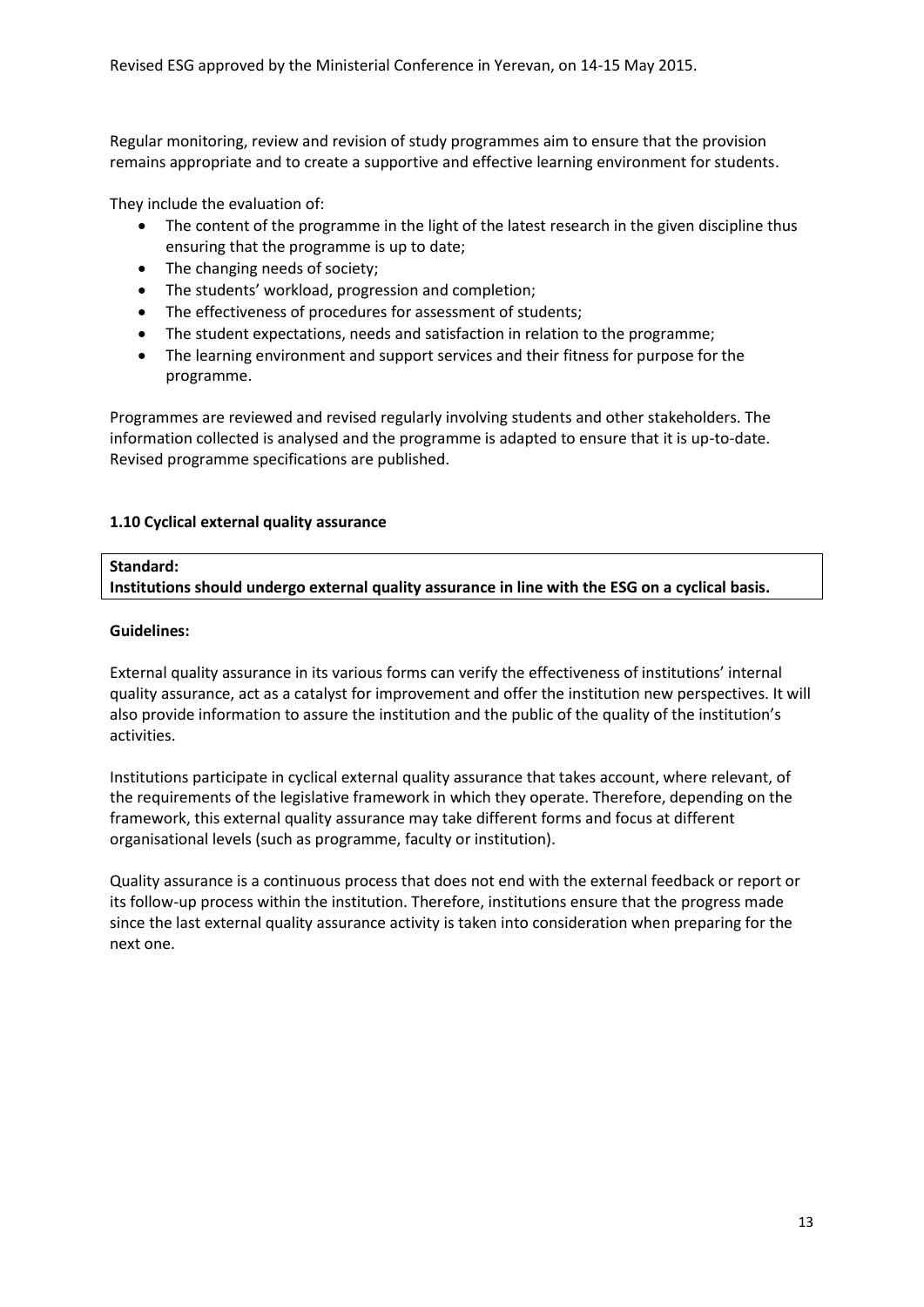## <span id="page-13-0"></span>*Part 2: Standards and guidelines for external quality assurance*

#### **2.1 Consideration of internal quality assurance**

#### **Standard:**

**External quality assurance should address the effectiveness of the internal quality assurance processes described in Part 1 of the ESG.**

#### **Guidelines:**

Quality assurance in higher education is based on the institutions' responsibility for the quality of their programmes and other provision; therefore it is important that external quality assurance recognises and supports institutional responsibility for quality assurance. To ensure the link between internal and external quality assurance, external quality assurance includes consideration of the standards of Part 1. These may be addressed differently, depending on the type of external quality assurance.

#### **2.2 Designing methodologies fit for purpose**

#### **Standard:**

**External quality assurance should be defined and designed specifically to ensure its fitness to achieve the aims and objectives set for it, while taking into account relevant regulations. Stakeholders should be involved in its design and continuous improvement.** 

#### **Guidelines:**

In order to ensure effectiveness and objectivity it is vital for external quality assurance to have clear aims agreed by stakeholders.

The aims, objectives and implementation of the processes will

- bear in mind the level of workload and cost that they will place on institutions;
- take into account the need to support institutions to improve quality;
- allow institutions to demonstrate this improvement;
- result in clear information on the outcomes and the follow-up.

The system for external quality assurance might operate in a more flexible way if institutions are able to demonstrate the effectiveness of their own internal quality assurance.

#### **2.3 Implementing processes**

#### **Standard:**

**External quality assurance processes should be reliable, useful, pre-defined, implemented consistently and published. They include** 

- **a self-assessment or equivalent;**
- **an external assessment normally including a site visit;**
- **a report resulting from the external assessment;**
- **a consistent follow-up.**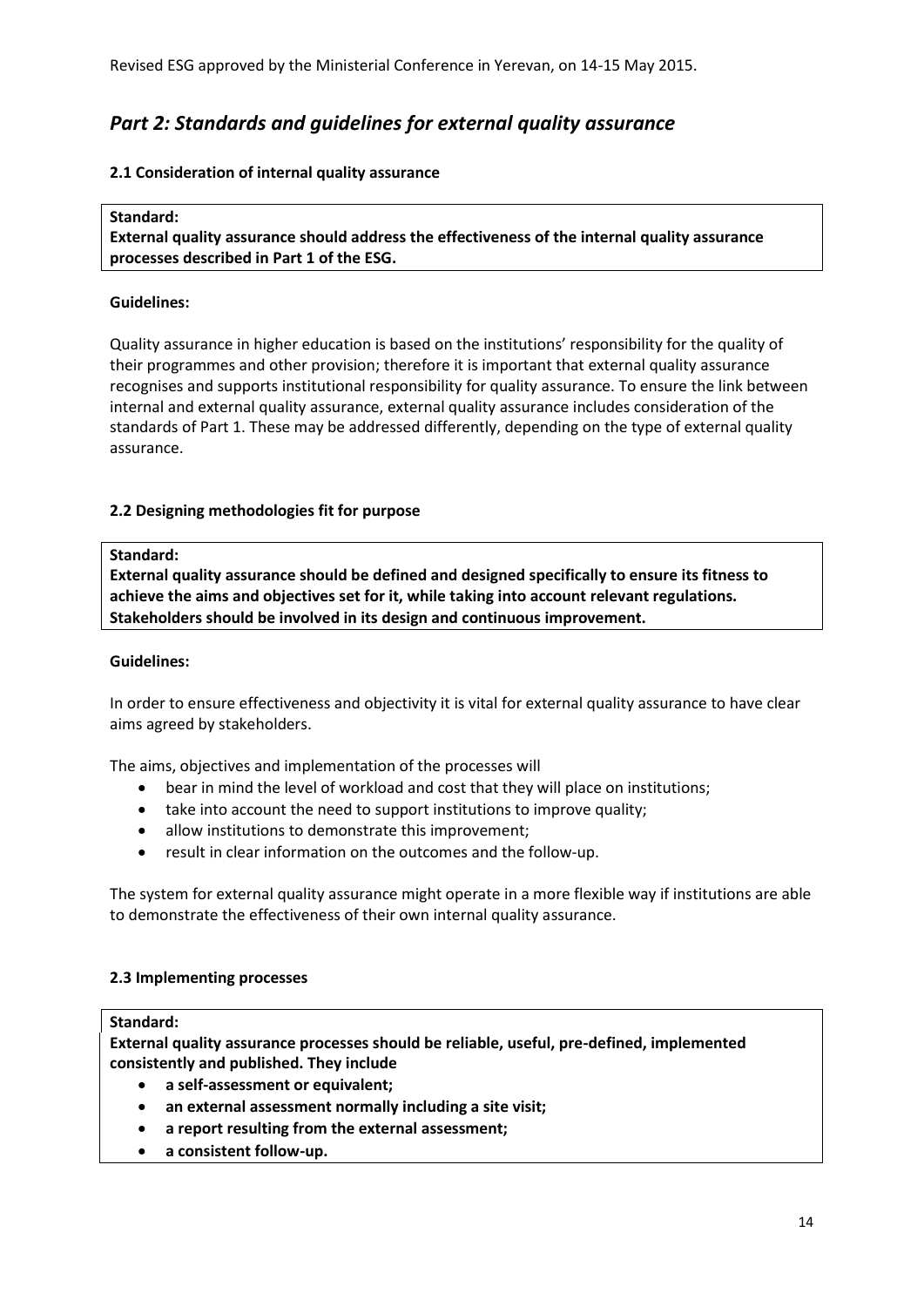#### **Guidelines:**

External quality assurance carried out professionally, consistently and transparently ensures its acceptance and impact.

Depending on the design of the external quality assurance system, the institution provides the basis for the external quality assurance through a self-assessment or by collecting other material including supporting evidence. The written documentation is normally complemented by interviews with stakeholders during a site visit. The findings of the assessment are summarised in a report (cf. Standard 2.5) written by a group of external experts (cf. Standard 2.4).

External quality assurance does not end with the report by the experts. The report provides clear guidance for institutional action. Agencies have a consistent follow-up process for considering the action taken by the institution. The nature of the follow-up will depend on the design of the external quality assurance.

#### **2.4 Peer-review experts**

#### **Standard:**

**External quality assurance should be carried out by groups of external experts that include (a) student member(s).**

#### **Guidelines:**

At the core of external quality assurance is the wide range of expertise provided by peer experts, who contribute to the work of the agency through input from various perspectives, including those of institutions, academics, students and employers/professional practitioners.

In order to ensure the value and consistency of the work of the experts, they

- are carefully selected;
- have appropriate skills and are competent to perform their task;
- are supported by appropriate training and/or briefing.

The agency ensures the independence of the experts by implementing a mechanism of no-conflictof-interest.

The involvement of international experts in external quality assurance, for example as members of peer panels, is desirable as it adds a further dimension to the development and implementation of processes

#### **2.5 Criteria for outcomes**

#### **Standard:**

**Any outcomes or judgements made as the result of external quality assurance should be based on explicit and published criteria that are applied consistently, irrespective of whether the process leads to a formal decision.**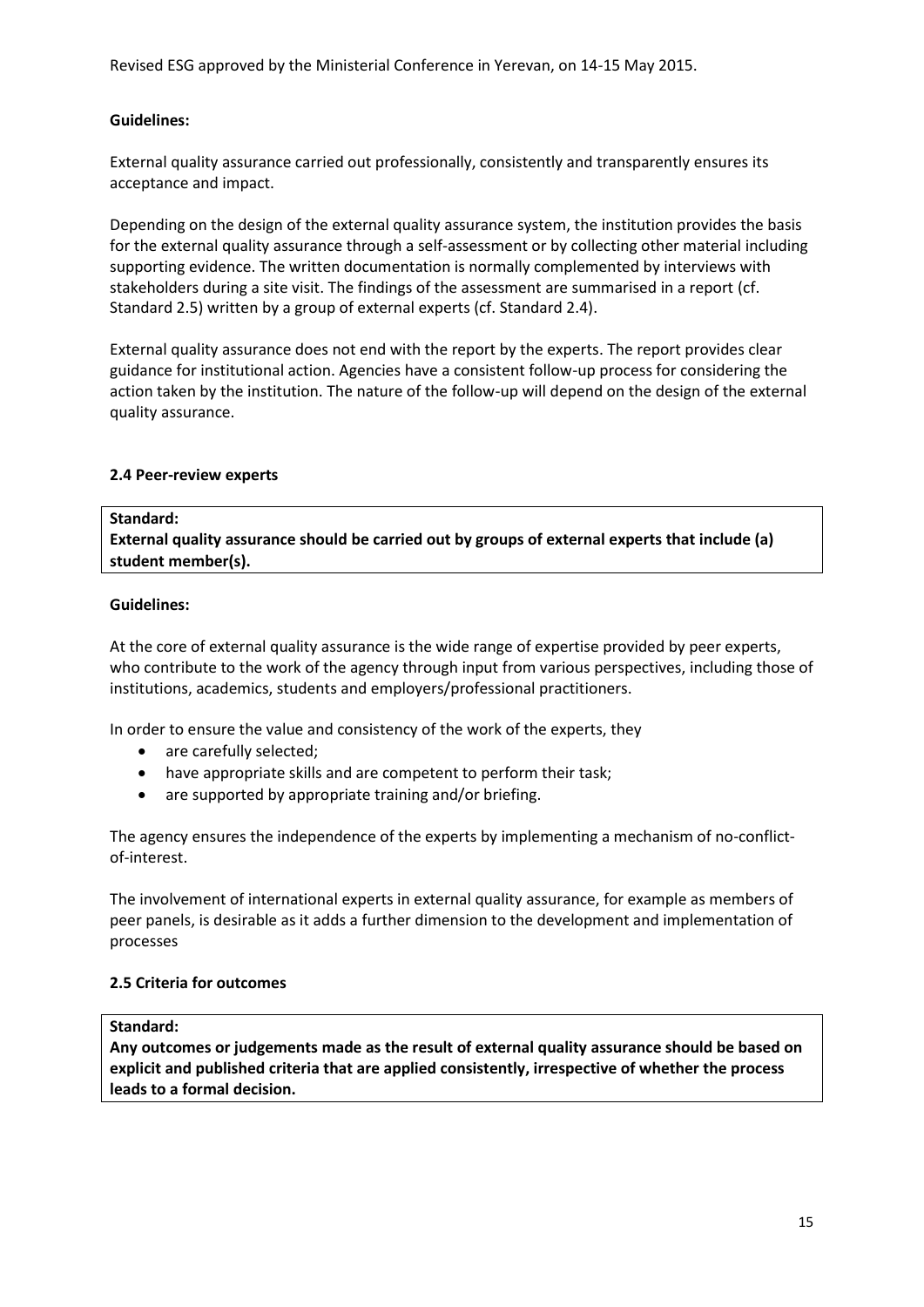#### **Guidelines:**

External quality assurance and in particular its outcomes have a significant impact on institutions and programmes that are evaluated and judged.

In the interests of equity and reliability, outcomes of external quality assurance are based on predefined and published criteria, which are interpreted consistently and are evidence-based. Depending on the external quality assurance system, outcomes may take different forms, for example, recommendations, judgements or formal decisions.

#### **2.6 Reporting**

#### **Standard:**

**Full reports by the experts should be published, clear and accessible to the academic community, external partners and other interested individuals. If the agency takes any formal decision based on the reports, the decision should be published together with the report.**

#### **Guidelines:**

The report by the experts is the basis for the institution's follow-up action of the external evaluation and it provides information to society regarding the activities of an institution. In order for the report to be used as the basis for action to be taken, it needs to be clear and concise in its structure and language and to cover

- context description (to help locate the higher education institution in its specific context);
- description of the individual procedure, including experts involved;
- evidence, analysis and findings;
- conclusions;
- features of good practice, demonstrated by the institution;
- recommendations for follow-up action.

The preparation of a summary report may be useful.

The factual accuracy of a report is improved if the institution is given the opportunity to point out errors of fact before the report is finalised.

#### **2.7 Complaints and appeals**

#### **Standard:**

**Complaints and appeals processes should be clearly defined as part of the design of external quality assurance processes and communicated to the institutions.**

#### **Guidelines:**

In order to safeguard the rights of the institutions and ensure fair decision-making, external quality assurance is operated in an open and accountable way. Nevertheless, there may be misapprehensions or instances of dissatisfaction about the process or formal outcomes.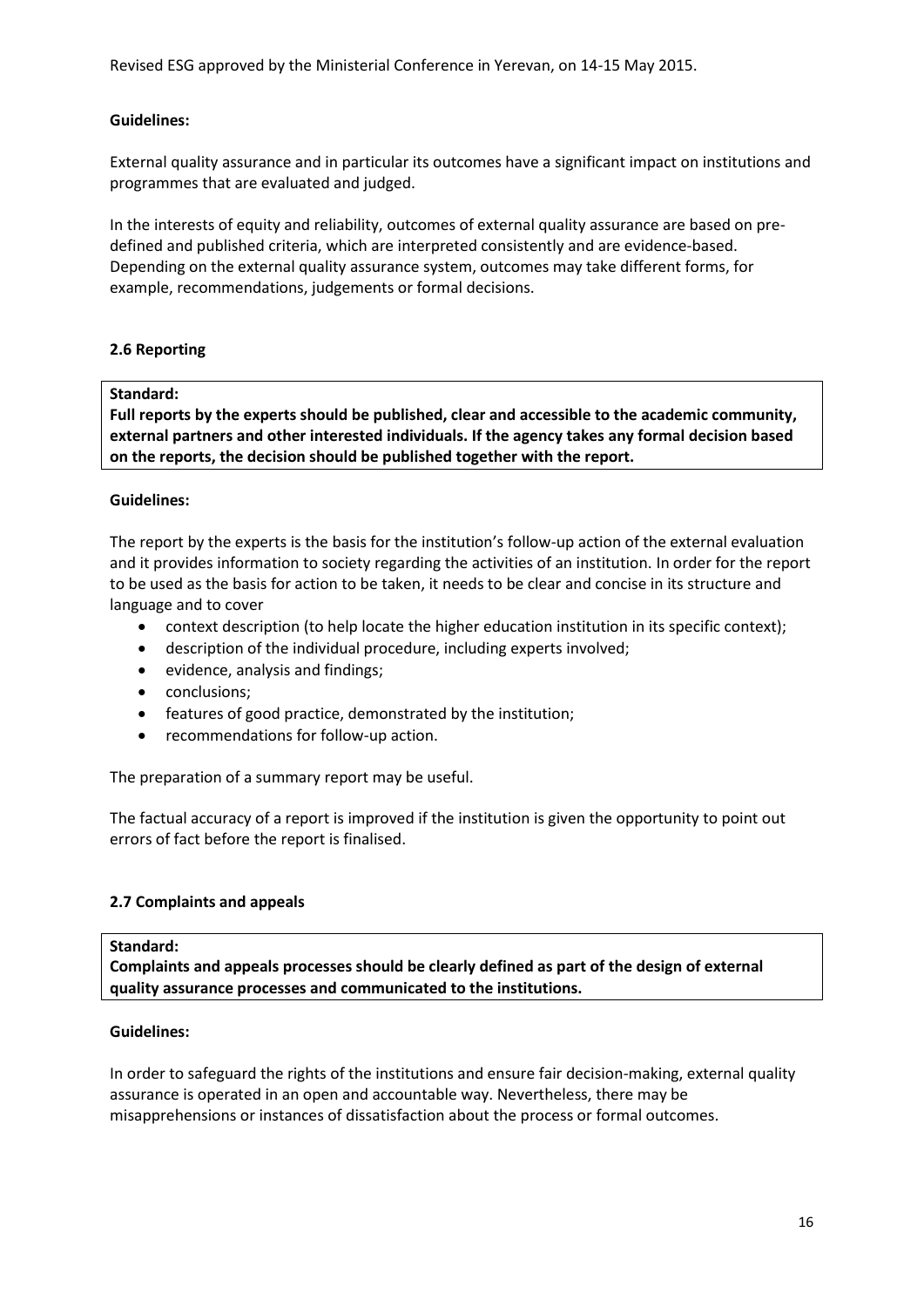Institutions need to have access to processes that allow them to raise issues of concern with the agency; the agencies, need to handle such issues in a professional way by means of a clearly defined process that is consistently applied.

A complaints procedure allows an institution to state its dissatisfaction about the conduct of the process or those carrying it out.

In an appeals procedure, the institution questions the formal outcomes of the process, where it can demonstrate that the outcome is not based on sound evidence, that criteria have not been correctly applied or that the processes have not been consistently implemented.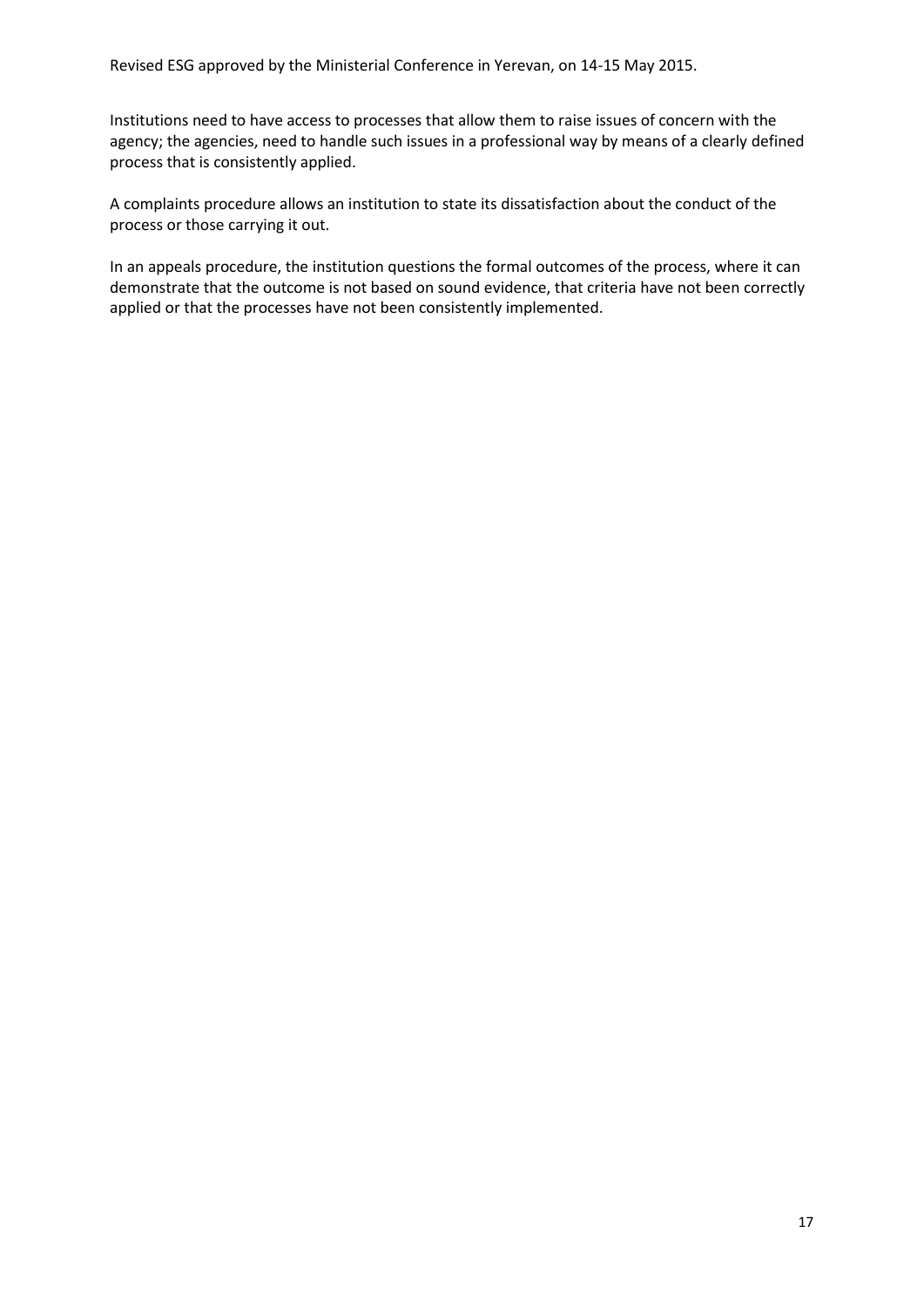## <span id="page-17-0"></span>*Part 3: Standards and guidelines for quality assurance agencies*

#### **3.1 Activities, policy and processes for quality assurance**

#### **Standard:**

**Agencies should undertake external quality assurance activities as defined in Part 2 of the ESG on a regular basis. They should have clear and explicit goals and objectives that are part of their publicly available mission statement. These should translate into the daily work of the agency. Agencies should ensure the involvement of stakeholders in their governance and work.**

#### **Guidelines:**

To ensure the meaningfulness of external quality assurance, it is important that institutions and the public trust agencies.

Therefore, the goals and objectives of the quality assurance activities are described and published along with the nature of interaction between the agencies and relevant stakeholders in higher education, especially the higher education institutions, and the scope of the agencies' work. The expertise in the agency may be increased by including international members in agency committees.

A variety of external quality assurance activities are carried out by agencies to achieve different objectives. Among them are evaluation, review, audit, assessment, accreditation or other similar activities at programme or institutional level that may be carried out differently. When the agencies also carry out other activities, a clear distinction between external quality assurance and their other fields of work is needed.

#### **3.2 Official status**

#### **Standard:**

**Agencies should have an established legal basis and should be formally recognised as quality assurance agencies by competent public authorities.** 

#### **Guidelines:**

In particular when external quality assurance is carried out for regulatory purposes, institutions need to have the security that the outcomes of this process are accepted within their higher education system, by the state, the stakeholders and the public.

#### **3.3 Independence**

#### **Standard:**

**Agencies should be independent and act autonomously. They should have full responsibility for their operations and the outcomes of those operations without third party influence.** 

#### **Guidelines:**

Autonomous institutions need independent agencies as counterparts.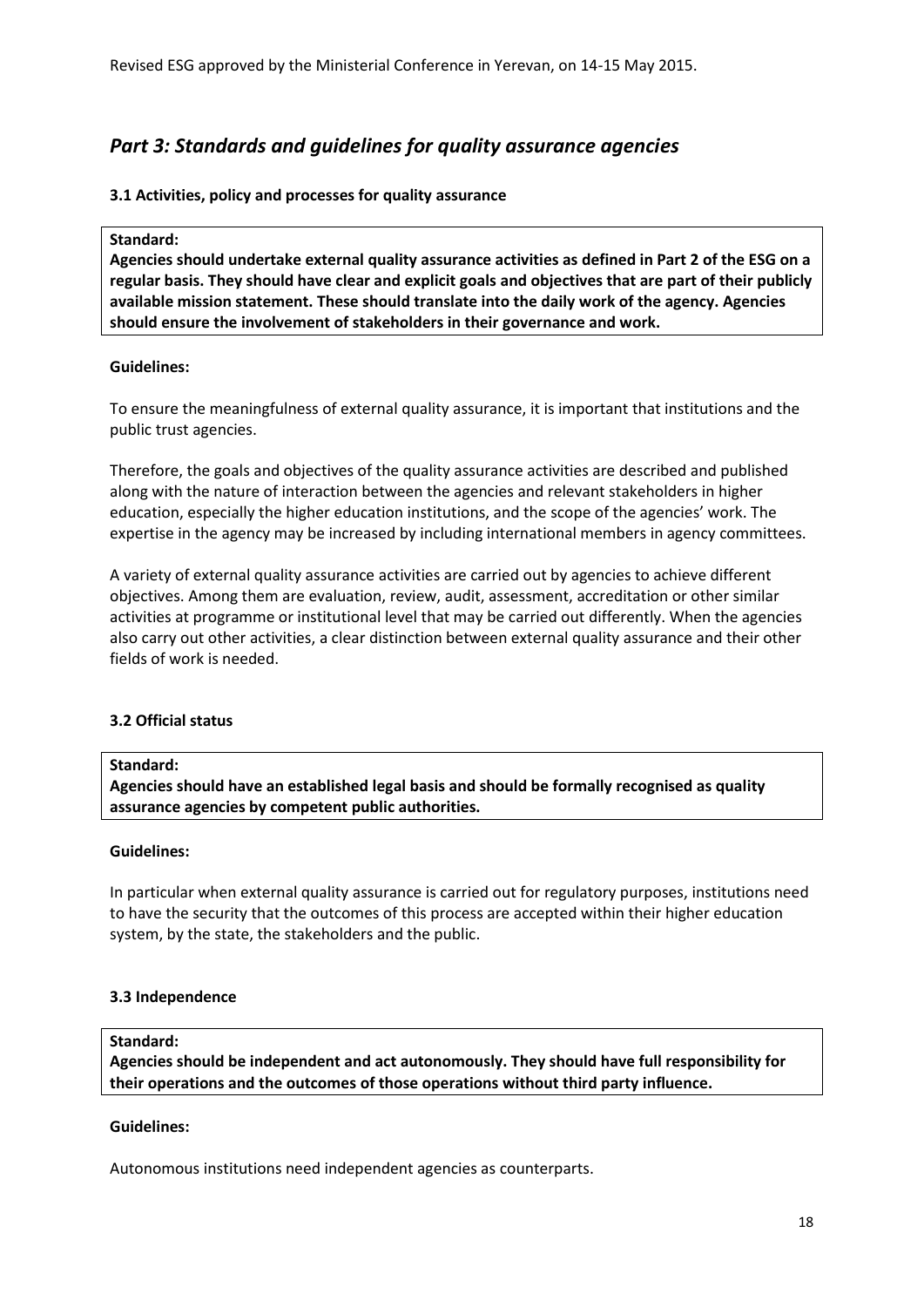In considering the independence of an agency the following are important:

- Organisational independence, demonstrated by official documentation (e.g. instruments of government, legislative acts or statutes of the organisation) that stipulates the independence of the agency's work from third parties, such as higher education institutions, governments and other stakeholder organisations;
- Operational independence: the definition and operation of the agency's procedures and methods as well as the nomination and appointment of external experts are undertaken independently from third parties such as higher education institutions, governments and other stakeholders;
- Independence of formal outcomes: while experts from relevant stakeholder backgrounds, particularly students, take part in quality assurance processes, the final outcomes of the quality assurance processes remain the responsibility of the agency.

Anyone contributing to external quality assurance activities of an agency (e.g. as expert) is informed that while they may be nominated by a third party, they are acting in a personal capacity and not representing their constituent organisations when working for the agency. Independence is important to ensure that any procedures and decisions are solely based on expertise.

#### **3.4 Thematic analysis**

#### **Standard:**

**Agencies should regularly publish reports that describe and analyse the general findings of their external quality assurance activities.** 

#### **Guidelines:**

In the course of their work, agencies gain information on programmes and institutions that can be useful beyond the scope of a single process, providing material for structured analyses across the higher education system. These findings can contribute to the reflection on and the improvement of quality assurance policies and processes in institutional, national and international contexts.

A thorough and careful analysis of this information will show developments, trends and areas of good practice or persistent difficulty.

#### **3.5 Resources**

#### **Standard:**

**Agencies should have adequate and appropriate resources, both human and financial, to carry out their work.**

#### **Guidelines:**

It is in the public interest that agencies are adequately and appropriately funded, given higher education's important impact on the development of societies and individuals. The resources of the agencies enable them to organise and run their external quality assurance activities in an effective and efficient manner. Furthermore, the resources enable the agencies to improve, to reflect on their practice and to inform the public about their activities.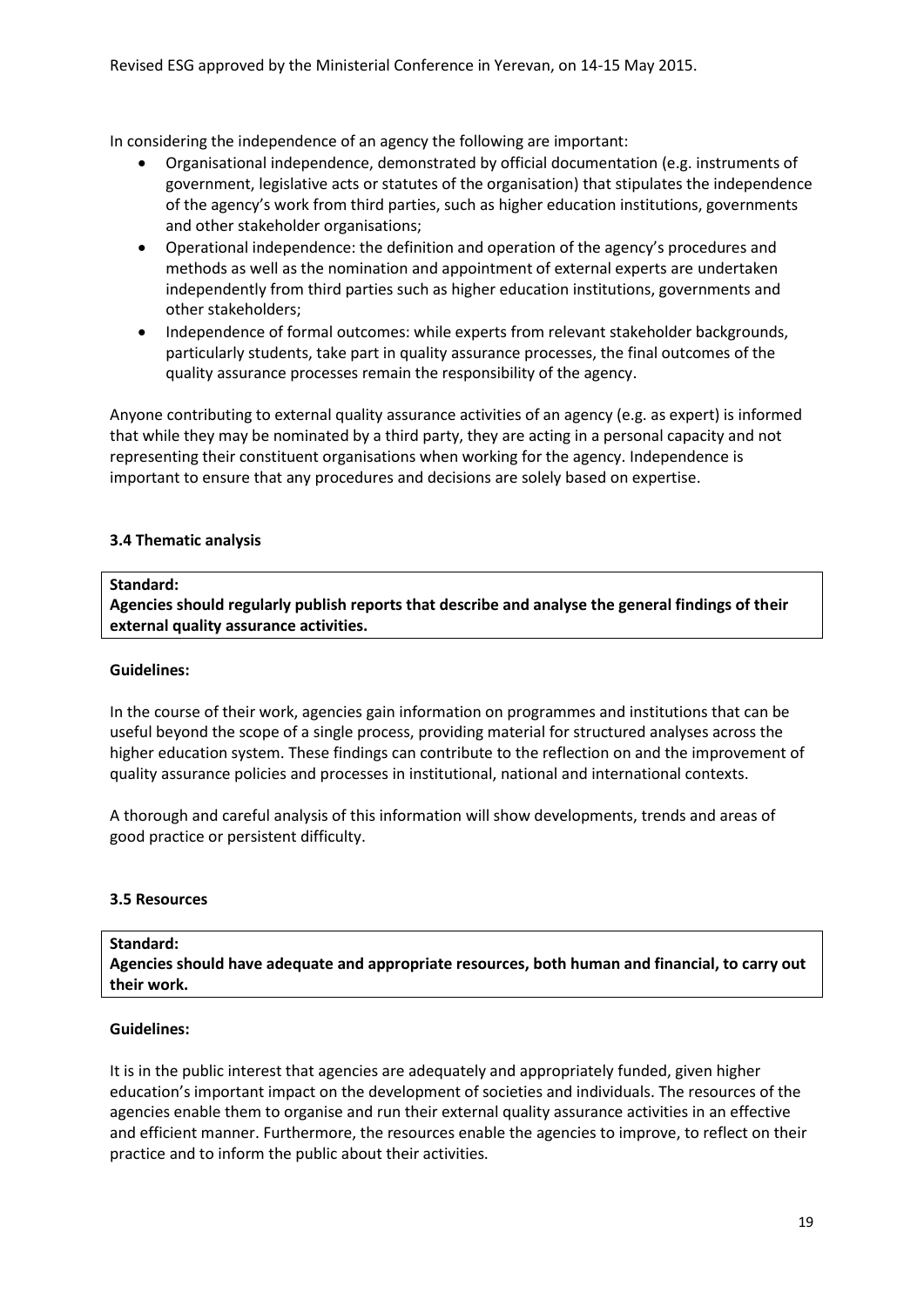#### **3.6 Internal quality assurance and professional conduct**

#### **Standard:**

**Agencies should have in place processes for internal quality assurance related to defining, assuring and enhancing the quality and integrity of their activities.**

#### **Guidelines:**

Agencies need to be accountable to their stakeholders. Therefore, high professional standards and integrity in the agency's work are indispensable. The review and improvement of their activities are on-going so as to ensure that their services to institutions and society are optimal.

Agencies apply an internal quality assurance policy which is available on its website. This policy

- ensures that all persons involved in its activities are competent and act professionally and ethically;
- includes internal and external feedback mechanisms that lead to a continuous improvement within the agency;
- guards against intolerance of any kind or discrimination;
- outlines the appropriate communication with the relevant authorities of those jurisdictions where they operate;
- ensures that any activities carried out and material produced by subcontractors are in line with the ESG, if some or all of the elements in its quality assurance activities are subcontracted to other parties;
- allows the agency to establish the status and recognition of the institutions with which it conducts external quality assurance.

#### **3.7 Cyclical external review of agencies**

#### **Standard:**

**Agencies should undergo an external review at least once every five years in order to demonstrate their compliance with the ESG.** 

#### **Guidelines:**

A periodic external review will help the agency to reflect on its policies and activities. It provides a means for assuring the agency and its stakeholders that it continues to adhere to the principles enshrined in the ESG.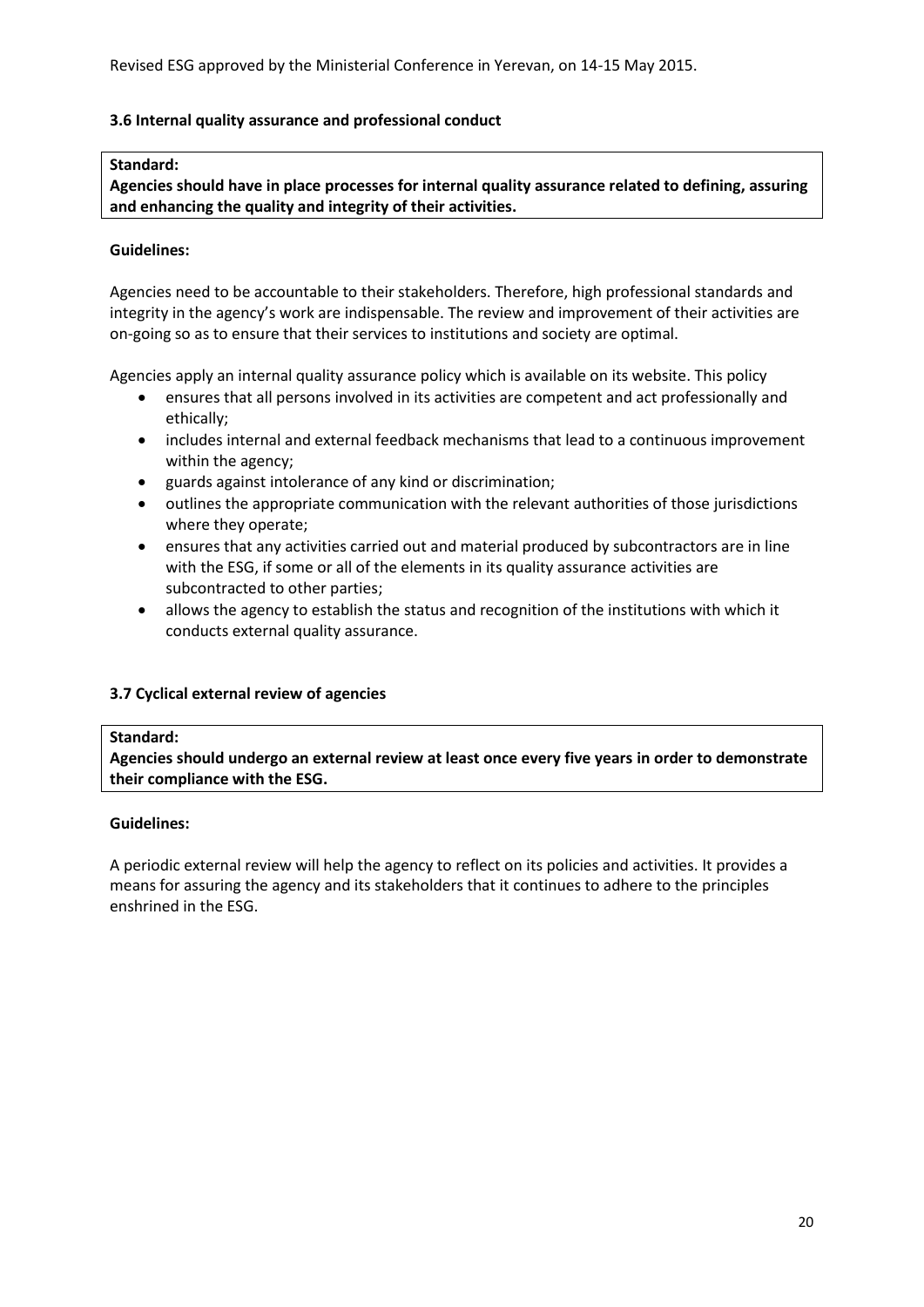## <span id="page-20-0"></span>**III.Annex: Summary list of standards**

### *Part 1: Standards for internal quality assurance*

#### **1.1 Policy for quality assurance**

Institutions should have a policy for quality assurance that is made public and forms part of their strategic management. Internal stakeholders should develop and implement this policy through appropriate structures and processes, while involving external stakeholders<sup>7</sup>.

#### **1.2 Design and approval of programmes<sup>8</sup>**

Institutions should have processes for the design and approval of their programmes. The programmes should be designed so that they meet the objectives set for them, including the intended learning outcomes. The qualification resulting from a programme should be clearly specified and communicated, and refer to the correct level of the national qualifications framework for higher education and, consequently, to the Framework for Qualifications of the European Higher Education Area.

#### **1.3 Student-centred learning, teaching and assessment**

Institutions should ensure that the programmes are delivered in a way that encourages students to take an active role in creating the learning process, and that the assessment of students reflects this approach.

#### **1.4 Student admission, progression, recognition and certification**

Institutions should consistently apply pre-defined and published regulations covering all phases of the student "life cycle", e.g. student admission, progression, recognition and certification.

#### **1.5 Teaching staff**

Institutions should assure themselves of the competence of their teachers. They should apply fair and transparent processes for the recruitment and development of the staff.

#### **1.6 Learning resources and student support**

Institutions should have appropriate funding for learning and teaching activities and ensure that adequate and readily accessible learning resources and student support are provided.

#### **1.7 Information management**

Institutions should ensure that they collect, analyse and use relevant information for the effective management of their programmes and other activities.

#### **1.8 Public information**

**.** 

Institutions should publish information about their activities, including programmes, which is clear, accurate, objective, up-to date and readily accessible.

#### **1.9 On-going monitoring and periodic review of programmes**

Institutions should monitor and periodically review their programmes to ensure that they achieve the objectives set for them and respond to the needs of students and society. These reviews should

 $<sup>7</sup>$  Unless otherwise specified, in the document stakeholders are understood to cover all actors within an</sup> institution, including students and staff, as well as external stakeholders such as employers and external partners of an institution.

 $8$  The term "programme" in these standards refers to higher education provision in its broadest sense, including provision that is not part of a programme leading to a formal degree.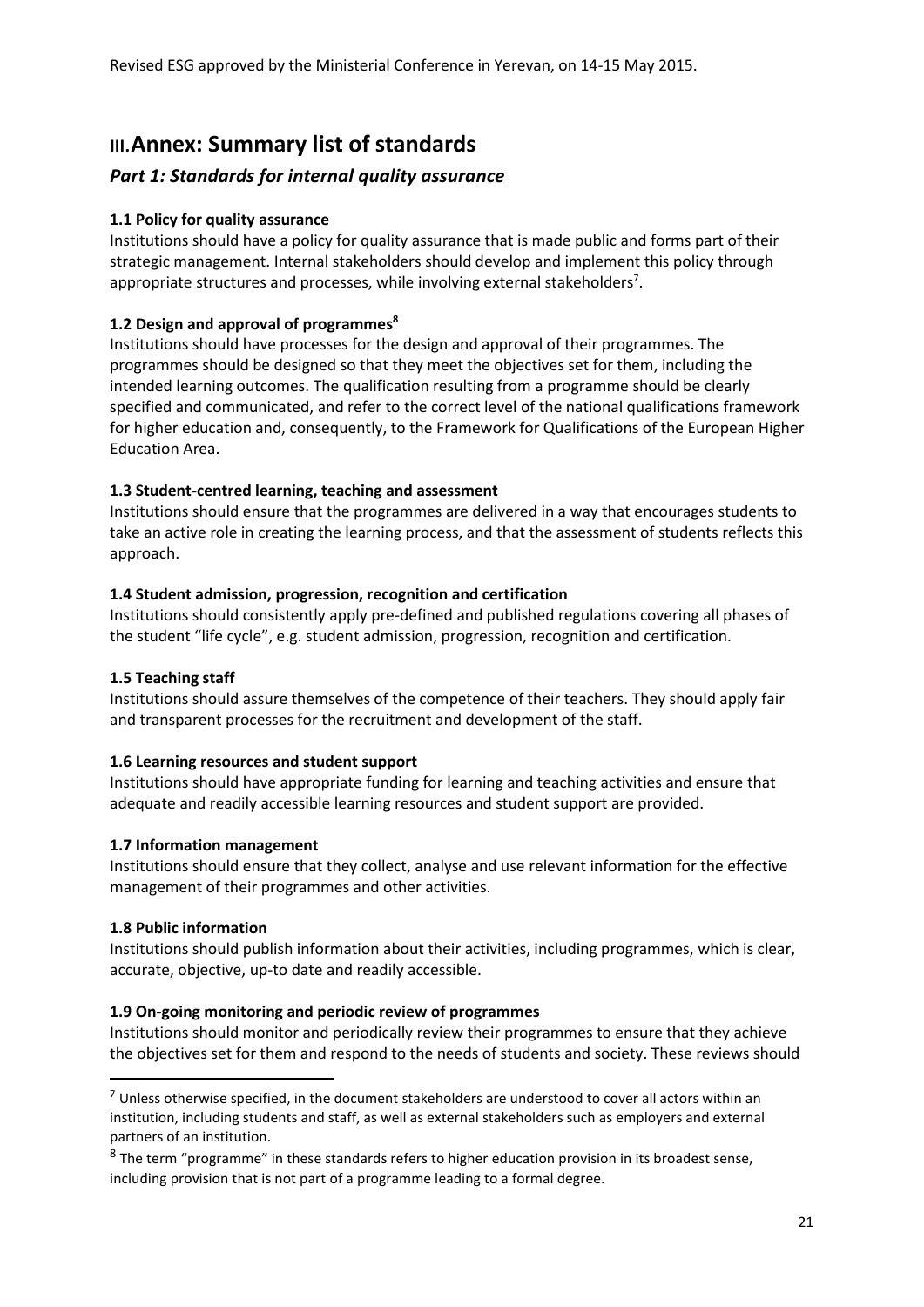lead to continuous improvement of the programme. Any action planned or taken as a result should be communicated to all those concerned.

#### **1.10 Cyclical external quality assurance**

Institutions should undergo external quality assurance in line with the ESG on a cyclical basis.

#### *Part 2: Standards for external quality assurance*

#### **2.1 Consideration of internal quality assurance**

External quality assurance should address the effectiveness of the internal quality assurance described in Part 1 of the ESG.

#### **2.2 Designing methodologies fit for purpose**

External quality assurance should be defined and designed specifically to ensure its fitness to achieve the aims and objectives set for it, while taking into account relevant regulations. Stakeholders should be involved in its design and continuous improvement.

#### **2.3 Implementing processes**

External quality assurance processes should be reliable, useful, pre-defined, implemented consistently and published. They include

- a self-assessment or equivalent;
- an external assessment normally including a site visit;
- a report resulting from the external assessment;
- a consistent follow-up.

#### **2.4 Peer-review experts**

External quality assurance should be carried out by groups of external experts that include (a) student member(s).

#### **2.5 Criteria for outcomes**

Any outcomes or judgements made as the result of external quality assurance should be based on explicit and published criteria that are applied consistently, irrespective of whether the process leads to a formal decision.

#### **2.6 Reporting**

Full reports by the experts should be published, clear and accessible to the academic community, external partners and other interested individuals. If the agency takes any formal decision based on the reports, the decision should be published together with the report.

#### **2.7 Complaints and appeals**

Complaints and appeals processes should be clearly defined as part of the design of external quality assurance processes and communicated to the institutions.

#### *Part 3: Standards for quality assurance agencies*

#### **3.1 Activities, policy and processes for quality assurance**

Agencies should undertake external quality assurance activities as defined in Part 2 of the ESG on a regular basis. They should have clear and explicit goals and objectives that are part of their publicly